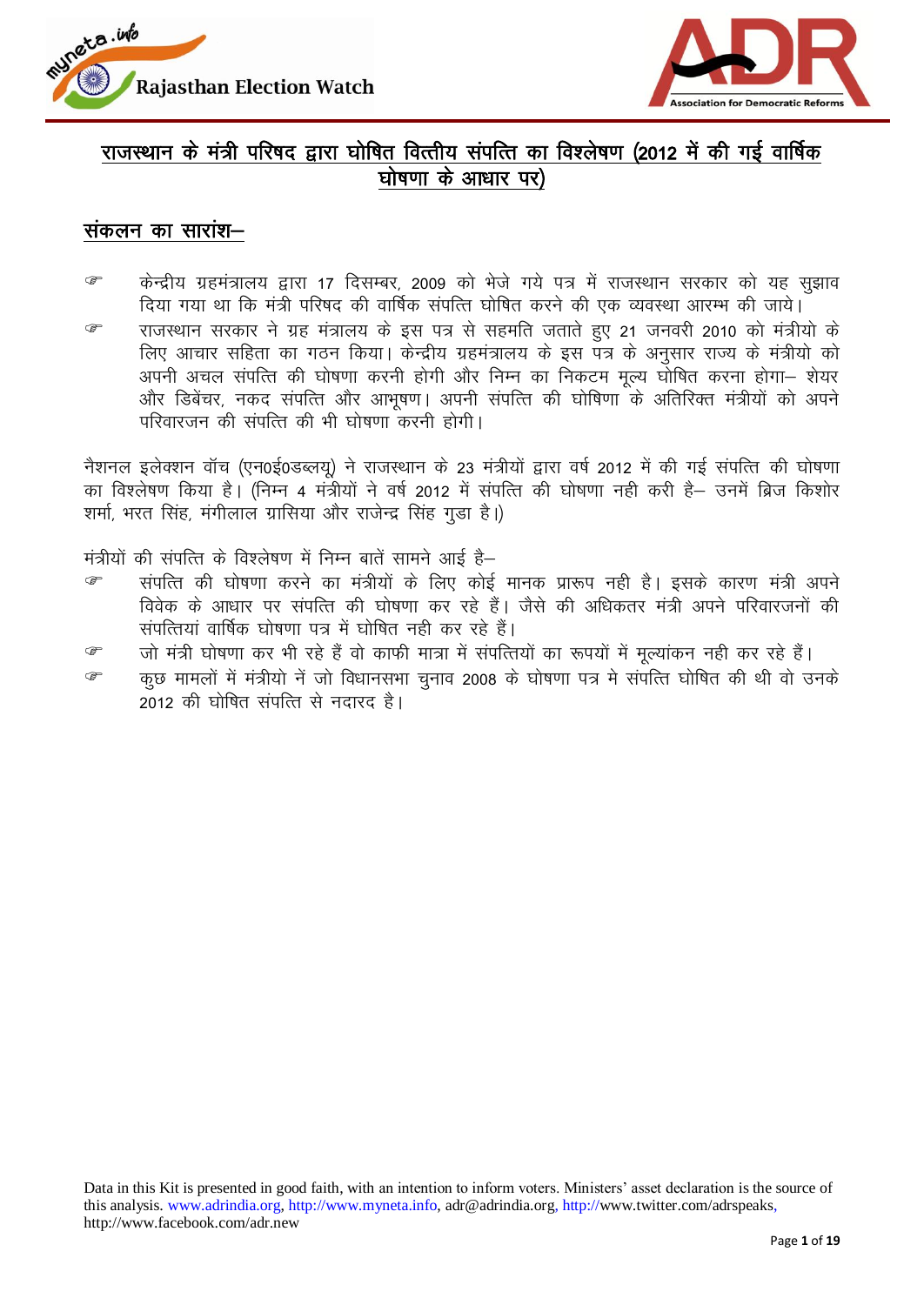



करोडपति मंत्री $-$ 

<sup>क</sup> प्रत्यक्ष रूप से यह प्रतीत होता है कि अधिकतर मंत्री जिन्होने 2012 में संपत्ति की घोषणा की है वो अधिकतर करोडपति है। मंत्रीयो की संपत्ति का रूपयो में मूल्यांकन करना कठिन है क्योंकि अधिकतर मंत्रीयो के घोषणा पत्र में जमीन, इमारत और वाहन इत्यादि का मुल्य रूपयों मे उल्लेखित नही है।

देनदारियां—

☞ 23 में से केवल 6 मंत्रीयों ने अपने घोषणा पत्र मे देनदारियों का उल्लेख किया है जबकि 23 में से 17 ने देनदारियां घोषित नही की है।

देनदारियों घोषित करने वाले मंत्री $-$ 

<u>® बाबु</u> लाल नागर ने सबसे ज्यादा रू0 1.18 करोड की देनदारी घोषित की है, महेन्द्र सिंह मालविया ने  $\overline{x}$   $\overline{6}$  44.32 लाख और एमाद्द्दीन अहमद ने रू0 38.29 लाख की देनदारी घोषित की है।

पारदर्शिता का प्रर्दशन करने वाले मंत्री–

☞ 23 में से 5 मंत्रीयो ने अपने आयकर विवरण स्वय सार्वजनिक किये है, पारदर्शिता का प्रदर्शन करने वाले यह मंत्री है– मुरारी लाल मीना ने रू0 6.58 लाख दिखाई है, डा0 राजकुमार शर्मा ने अपनी वार्षिक आय रू0 5.08 लाख, राजेन्द्र पारिक ने रू0 4.82 लाख, हेमा राम चौधरी ने रू0 3.02 लाख और विरेन्द्र बैनीवाल ने रू0 2.04 लाख अपनी वार्षिक आय दिखाई है।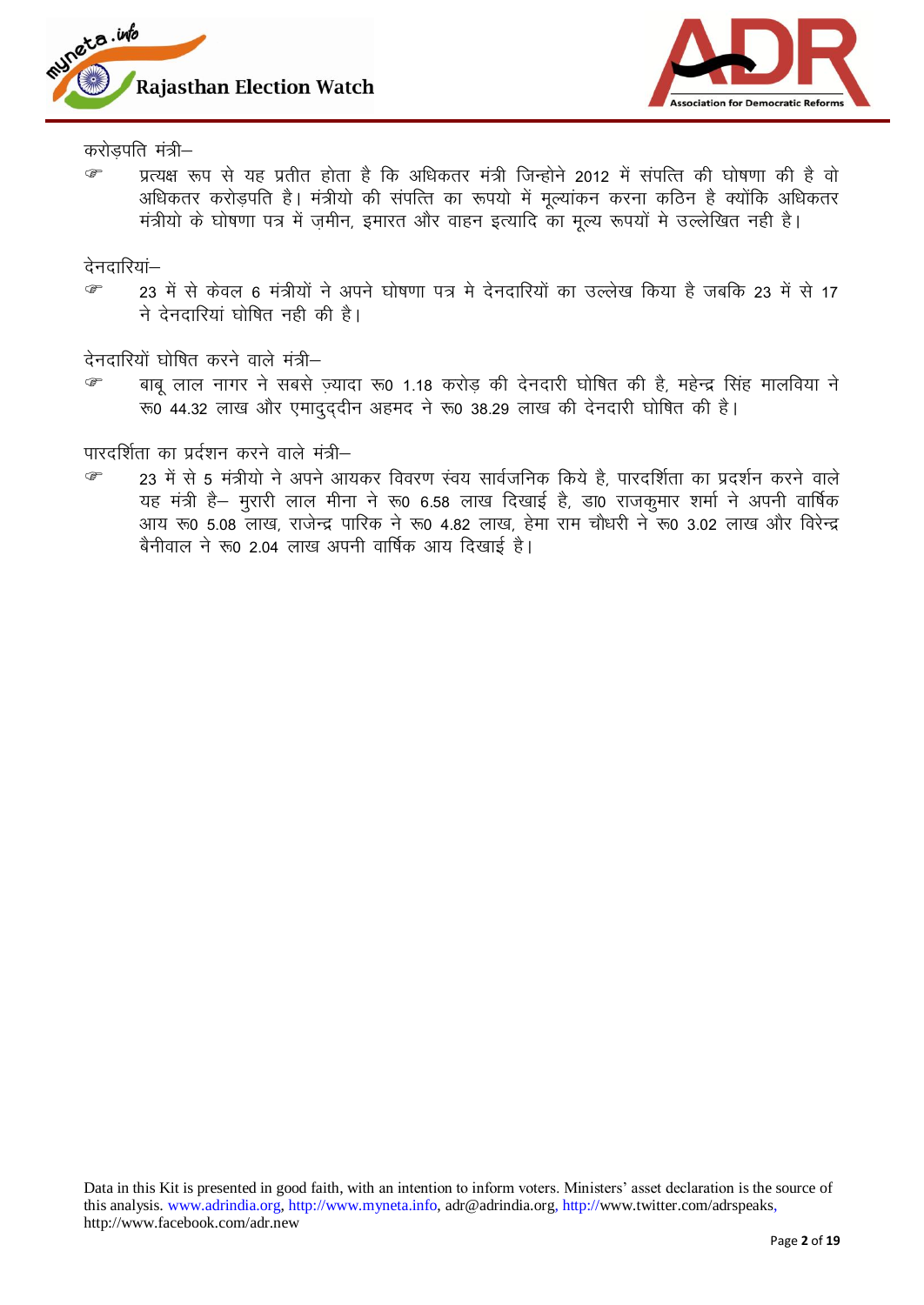



# संप<u>त्ति के आधार पर विश्लेषण</u>

## <u>मंत्रीयो द्वारा संपत्ति की वार्षिक घोषणा का विवरण</u>

<u>नीचे की तालिका में मंत्रीयों द्वारा संपत्ति की वार्षिक घोषणा का वर्षवार विवरण दिया गया है</u>

| S.No.          | <b>Name</b>                          | <b>Ministry</b>                                                        | <b>Declaration in 2009</b> | <b>Declaration in</b><br>2010 | <b>Declaration in</b><br>2011 | <b>Declaration in</b><br>2012 |
|----------------|--------------------------------------|------------------------------------------------------------------------|----------------------------|-------------------------------|-------------------------------|-------------------------------|
| $\mathbf{1}$   | Sh. Ashok Gehlot                     | Chief Minister, Minister<br>of<br>Finance, Planning, Civil<br>Aviation | ×                          | ✓                             | $\checkmark$                  | ✓                             |
| $\overline{2}$ | Sh. Aimaduddin<br>Ahmad              | Minister of Medical and<br>Health, Family Welfare                      | ×                          | $\checkmark$                  | ✓                             | ✓                             |
| 3              | Bina Kak                             | Minister of Tourism                                                    | ×                          | $\checkmark$                  | $\checkmark$                  | $\checkmark$                  |
| 4              | Dr. Jitendra<br>Singh                | Minister of Energy                                                     | ×                          | ✓                             | ✓                             | ✓                             |
| 5              | Sh. Brij Kishore<br>Sharma           | Minister of Primary<br><b>Education and</b><br>Secondary Education     | ✓                          | ✓                             | ✓                             | ×                             |
| 6              | Sh. Harji Ram<br><b>Burdak</b>       | Minister of Agriculture                                                | ×                          | $\checkmark$                  | $\checkmark$                  | ✓                             |
| $\overline{7}$ | Sh. Hema Ram<br>Chaudhary            | Minister of Revenue                                                    | $\checkmark$               | $\checkmark$                  | $\checkmark$                  | $\checkmark$                  |
| 8              | Sh.<br>Mahendrajeet<br>Singh Malviya | Minister of Tribal Area<br>Development and Rural<br>Development        | ×                          | ✓                             | ✓                             | ✓                             |
| 9              | Sh. Parsadi Lal<br>Meena             | Minister of<br>Cooperatives                                            | ×                          | ✓                             | ✓                             | ✓                             |
| 10             | Sh. Rajendra<br>Pareek               | Minister of Industry                                                   | ×                          | $\checkmark$                  | ×                             | ✓                             |
| 11             | Sh. Shanti Kumar<br>Dhariwal         | Minister of Urban<br>Development                                       | ×                          | $\checkmark$                  | $\checkmark$                  | ✓                             |
| 12             | Sh. Bharat Singh                     | Minister of Public<br><b>Works Department</b>                          | $\checkmark$               | $\checkmark$                  | ✓                             | ×                             |
| 13             | Sh. Ashok Bairwa                     | Minister for Social<br>Justice and<br>Empowerment                      | ×                          | ✓                             | ✓                             | ✓                             |
| 14             | Smt. Naseem<br>Akhtar Insaf          | <b>MOS for Education</b>                                               | ×                          | ×                             | $\checkmark$                  | $\checkmark$                  |
| 15             | Smt. Manju Devi                      | MOS for Women and<br>Child Development                                 | $\boldsymbol{\mathsf{x}}$  | ×                             | $\checkmark$                  | $\checkmark$                  |
| 16             | Sh. Dayaram<br>Parmar                | MOS(Independent) for<br><b>Higher Education</b>                        | $\pmb{\times}$             | $\boldsymbol{\ast}$           | $\checkmark$                  | ✓                             |
| 17             | Sh Vinod Kumar<br>Lilawali           | MOS for Rural<br>Development                                           | ×                          | ×                             | ✓                             | ✓                             |
| 18             | Sh. Babu Lal<br>Nagar                | MOS(Independent) for<br>Khadi and dairy                                | $\checkmark$               | $\checkmark$                  | $\checkmark$                  | $\checkmark$                  |
| 19             | Sh. Brijendra<br>Singh Ola           | Minister of Irrigated<br>Regional Development<br>and Disaster          | ×                          | ×                             | $\checkmark$                  | ✓                             |
| 20             | Dr. Rajkumar<br>Sharma               | MOS(Independent) for<br>Science and Technology                         | $\pmb{\times}$             | ✓                             | ✓                             | ✓                             |
| 21             | <b>Gurmeet Singh</b><br>Kunnar       | MOS(Independent) for<br><b>Agricultural Marketing</b>                  | $\checkmark$               | ✓                             | ✓                             | ✓                             |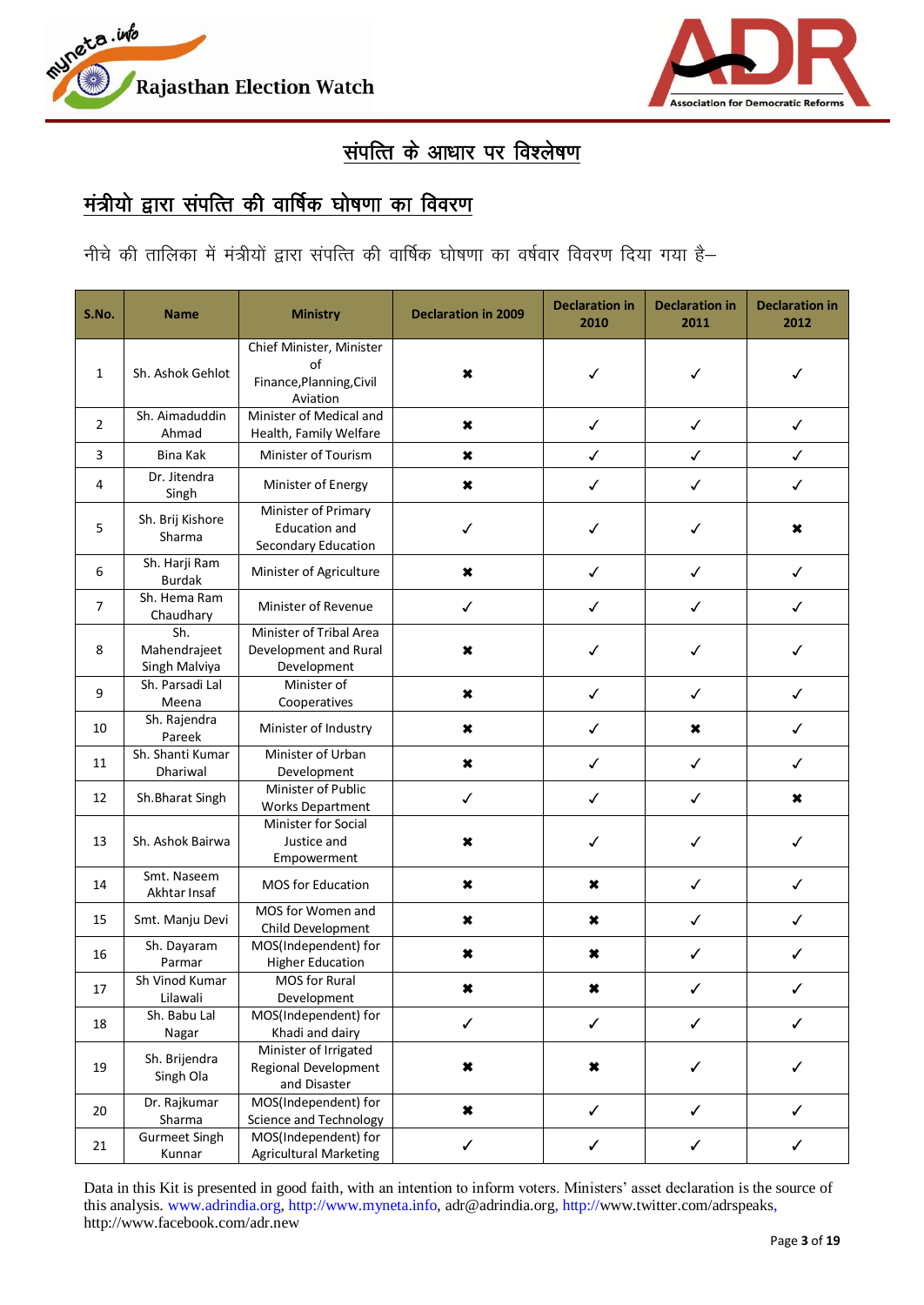



| S.No. | <b>Name</b>             | <b>Ministry</b>            | <b>Declaration in 2009</b> | <b>Declaration in</b><br>2010 | <b>Declaration in</b><br>2011 | <b>Declaration in</b><br>2012 |
|-------|-------------------------|----------------------------|----------------------------|-------------------------------|-------------------------------|-------------------------------|
|       |                         | and Water Resources        |                            |                               |                               |                               |
|       | Sh.Mangeelal            | MOS(Independent) for       |                            |                               |                               |                               |
| 22    | Garasia                 | Labour and                 |                            |                               |                               |                               |
|       |                         | Employment                 |                            |                               |                               |                               |
|       | Sh. Murari Lal<br>Meena | MOS(Independent) for       |                            |                               |                               |                               |
| 23    |                         | <b>Technical Education</b> |                            |                               |                               |                               |
|       |                         | and PWD                    |                            |                               |                               |                               |
| 24    | Sh Rajendra             | MOS(Independent) for       | ×                          |                               | ×                             | 耸                             |
|       | Singh Guda              | Civil Defense              |                            |                               |                               |                               |
| 25    | Sh. Ramkishore          | MOS(Independent) for       | ×                          |                               |                               |                               |
|       | Saini                   | Prisons                    |                            |                               |                               |                               |
| 26    | Sh. Virendra            | MOS for Home and           | ×                          | ×                             |                               |                               |
|       | Beniwal                 | Transport(Independent)     |                            |                               |                               |                               |
|       |                         | <b>MOS for Minority</b>    |                            | ×                             |                               |                               |
| 27    | Sh. Ameen Khan          | Mamlat                     |                            |                               |                               |                               |

**Table 1:-Details of the years for which asset declarations of Ministers are available**

✓ **Stands for availability of Declaration** ✖ **Stands for unavailability of declaration**

## 2008 में घोषित संपत्ति के आधार पर 5 सबसे धनी मंत्रीयो की 2012 में संपत्ति की दशा

नीचे की तालिका नम्बर 2 में उन 5 मंत्रीयों की सम्पत्ति का उल्लेख किया गया है जो 2008 की संपत्ति घोषणा के आधार पर 5 सबसे धनी मंत्री थे।

- *®* गुरमीत सिंह कुन्नर— गुरमीत सिंह कुन्नर ने 2008 में रू0 8.78 करोड़ की संपत्ति की घोषणा की थी। परन्तु 2012 में गुरमीत सिंह कुन्नर द्वारा घोषित संपत्ति से 2008 में घोषित नकदी, बैक डिपोसिट इत्यादि नदारद हैं।
- ® <mark>शान्ति कुमार धारीवाल—</mark> शान्ति कुमार धारीवाल ने 2008 में रू0 5.51 करोड़ की संपत्ति की घोषणा की थी। हालांकि 2012 में घोषित संपत्ति में इन्होने कुछ संपत्तियों का रूपयों में मूल्यांकन नही किया है।

नीचे की तालिका में इन 5 मंत्रीयों की चल और अचल संपत्तियों के घटकों का उल्लेख किया गया है

| <b>S. No.</b> | Name of the Minister Ministers declared | Assets of<br>Rajasthan<br>in 2008 Assembly<br><b>Elections (Rs.)</b> | <b>Movable Assets</b><br>Declared in 2012                                                                                | <b>Immovable Assets</b><br><b>Declared in 2012</b>                                                                                                                                                    | Assets for which rupee value not<br>provided in 2012 declaration |
|---------------|-----------------------------------------|----------------------------------------------------------------------|--------------------------------------------------------------------------------------------------------------------------|-------------------------------------------------------------------------------------------------------------------------------------------------------------------------------------------------------|------------------------------------------------------------------|
| $\mathbf{1}$  | <b>Gurmeet Singh</b><br>Kunnar          | 8,78,12,862<br>8 Crore+                                              | 99,34,775<br>(Total declared Rupee Value<br>Of Movable Asset)<br><b>Bonds, Debentures and</b><br>Shares:<br>Rs 99,34,775 | 2,36,46,751<br>(Total declared Rupee<br>Value<br>Of Immovable Asset)<br><b>Agricultural Land:</b><br>Rs 11,65,500<br><b>Non Agricultural</b><br>Land:<br>Rs 70,47,776<br><b>Commercial Buildings:</b> |                                                                  |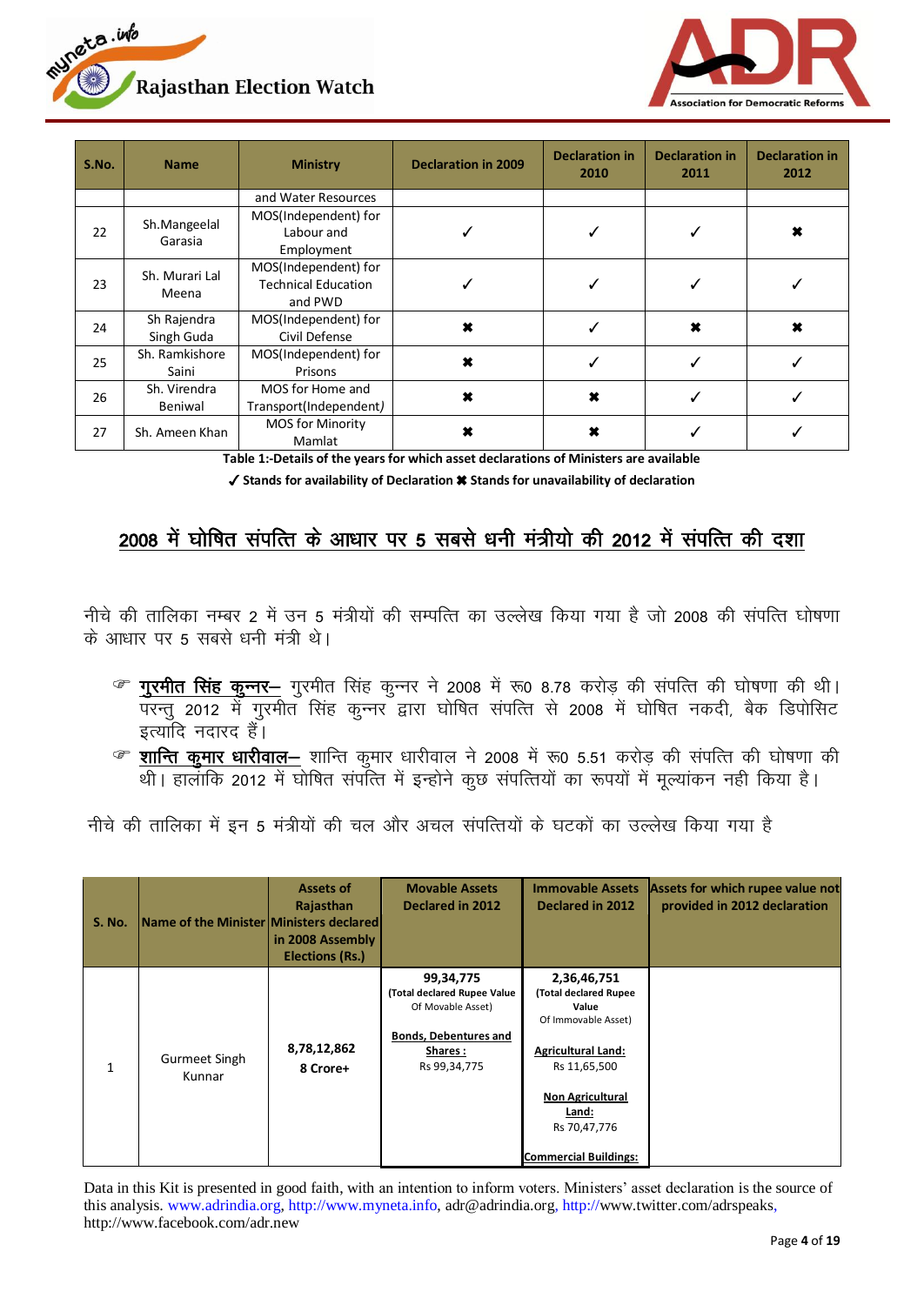



| <b>S. No.</b>  | Name of the Minister Ministers declared | <b>Assets of</b><br>Rajasthan<br>in 2008 Assembly<br><b>Elections (Rs.)</b> | <b>Movable Assets</b><br><b>Declared in 2012</b>                                                                                                                                                                                                                                                                                          | <b>Immovable Assets</b><br><b>Declared in 2012</b>                                                                                                          | Assets for which rupee value not<br>provided in 2012 declaration                                                                                                                                                                                                                                                                                                                                                                                                                                                                                                                                                                                                                                                                                                                                                                              |
|----------------|-----------------------------------------|-----------------------------------------------------------------------------|-------------------------------------------------------------------------------------------------------------------------------------------------------------------------------------------------------------------------------------------------------------------------------------------------------------------------------------------|-------------------------------------------------------------------------------------------------------------------------------------------------------------|-----------------------------------------------------------------------------------------------------------------------------------------------------------------------------------------------------------------------------------------------------------------------------------------------------------------------------------------------------------------------------------------------------------------------------------------------------------------------------------------------------------------------------------------------------------------------------------------------------------------------------------------------------------------------------------------------------------------------------------------------------------------------------------------------------------------------------------------------|
|                |                                         |                                                                             | 96,75,441                                                                                                                                                                                                                                                                                                                                 | Rs 14,00,705<br><b>Residential Buildings:</b><br>Rs 1,40,32,770<br>6,31,00,000                                                                              | LIC or other insurance Policies:                                                                                                                                                                                                                                                                                                                                                                                                                                                                                                                                                                                                                                                                                                                                                                                                              |
| $\overline{2}$ | Sh. Shanti Kumar<br>Dhariwal            | 5,51,35,433<br>5 Crore+                                                     | (Total declared Rupee Value<br>Of Movable Asset)<br>Cash:<br>Rs 3,00,000<br><b>Deposits in Banks:</b><br>Rs 59,37,941<br><b>Bonds, Debentures and</b><br>Shares:<br>Rs 5,000<br>Jewellery:<br>Rs 34,32,500                                                                                                                                | (Total declared Rupee<br>Value<br>Of Immovable Asset)<br><b>Non Agricultural</b><br>Land:<br>Rs 14,00,000<br><b>Commercial Buildings:</b><br>Rs 6,17,00,000 | ⇒Value not given for LIC, Annual<br>Premium 10046/-<br>⇒Value not given for LIC, Annual<br>Premium 9795/-<br>Vehicles:<br>⇒Value not given for Scorda 2010                                                                                                                                                                                                                                                                                                                                                                                                                                                                                                                                                                                                                                                                                    |
| 3              | Sh. Aimaduddin<br>Ahmad                 | 3,67,24,606<br>3 Crore+                                                     | 35,19,131<br>(Total declared Rupee Value<br>Of Movable Asset)<br>Cash:<br>Rs 33,000<br><b>Deposits in Banks:</b><br>Rs 30,92,449<br><b>Bonds, Debentures and</b><br>Shares:<br>Rs 13,72,000<br>LIC or other insurance<br><b>Policies:</b><br>Rs 2,09,713<br>Personal loans/advance<br>given:<br>Rs 38,29,522<br>Jewellery:<br>Rs 2,06,075 | 43,92,962<br>(Total declared Rupee<br>Value<br>Of Immovable Asset)<br>Residential<br><b>Buildings:</b><br>Rs 43,92,962                                      | <b>Bonds, Debentures and Shares:</b><br>⇒Value not given for ONGC Share 90<br>⇒Value not given for JSW Steel Ltd.<br>New Quantity-4<br>⇒Value not given for Once Eq ISIN<br>No Quantity-90<br>⇒Value not given for Oriental Bank<br>Quantity 100<br>⇒Value not given for Reliance Power<br>Ltd. Quantity-27<br><u>Vehicles:</u><br>⇒Value not given for Scorpio<br>⇒Value not given for Maruti Van<br>⇒Value not given for Jeep<br><b>Agricultural Land:</b><br>⇒Value not given for Tehsil Jaipur<br>Rajsaw Village Lalrpura Khasra No<br>194 Equal Share of Daughter<br>⇒Value not given for Alavar Teh.<br>Tijara Khasra Ni 816 Share of Wife<br>⇒Value not given for Teh. Jaypur Vill.<br>Gokulpura Khasra NI 67<br>⇒Value not given for Tehsil<br>Jaipur, Village Lalarpura<br>⇒Value not given for Tehsil<br>Tijara, Village Khohrikala |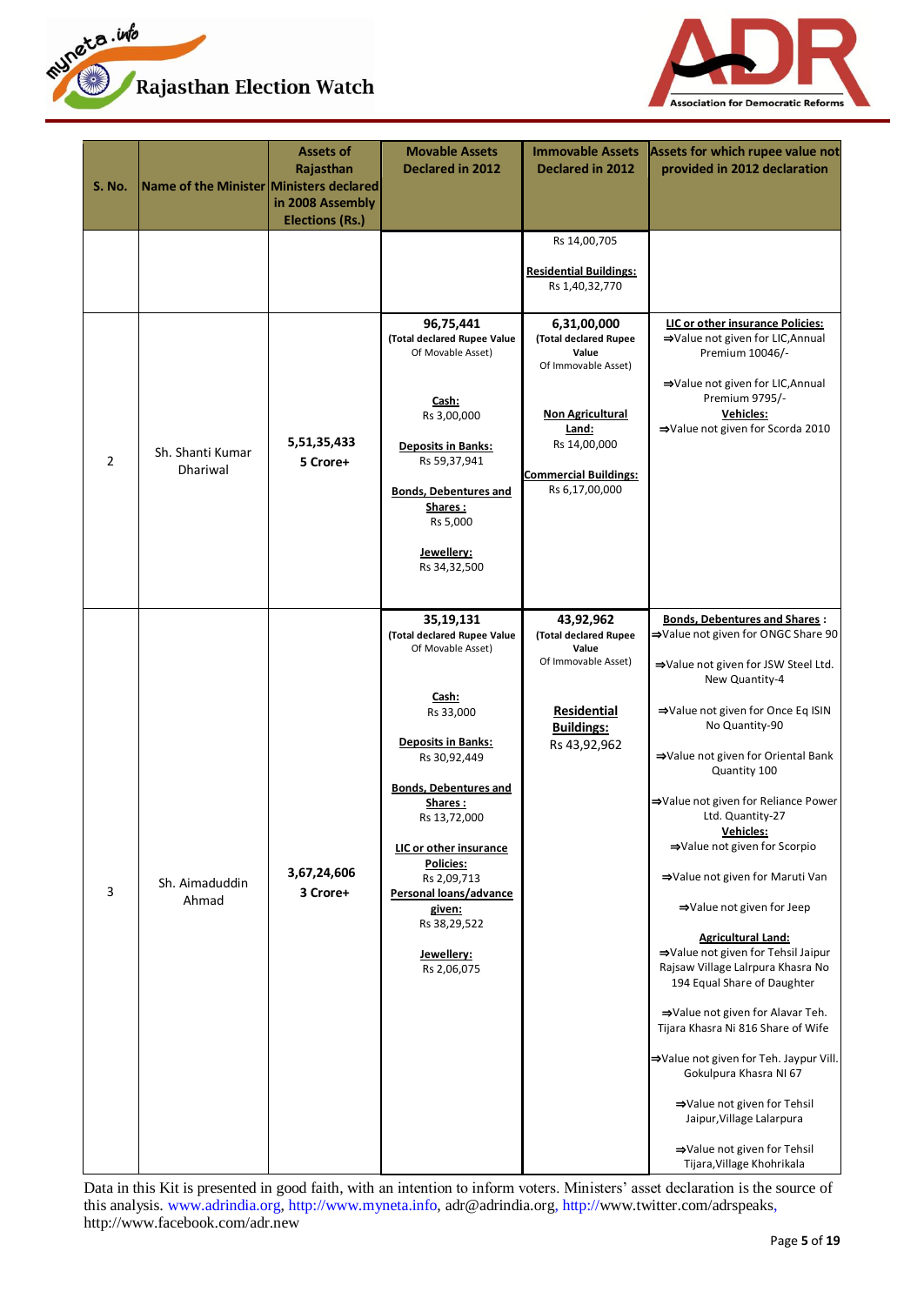



| <b>S. No.</b> | Name of the Minister Ministers declared | <b>Assets of</b><br>Rajasthan<br>in 2008 Assembly<br><b>Elections (Rs.)</b> | <b>Movable Assets</b><br>Declared in 2012                                                                                                                                                                                                                                                                                                                                                                               | <b>Immovable Assets</b><br>Declared in 2012                                                                                                                                                                  | Assets for which rupee value not<br>provided in 2012 declaration                                                                                                                                                                         |
|---------------|-----------------------------------------|-----------------------------------------------------------------------------|-------------------------------------------------------------------------------------------------------------------------------------------------------------------------------------------------------------------------------------------------------------------------------------------------------------------------------------------------------------------------------------------------------------------------|--------------------------------------------------------------------------------------------------------------------------------------------------------------------------------------------------------------|------------------------------------------------------------------------------------------------------------------------------------------------------------------------------------------------------------------------------------------|
|               |                                         |                                                                             | 33,95,529                                                                                                                                                                                                                                                                                                                                                                                                               | 2,72,00,000                                                                                                                                                                                                  | <b>Commercial Buildings:</b><br>⇒Value not given for Luharu House<br>Civil Line Jaipur Share Of Wife &<br>Daughter<br>⇒Value not given for Nuh Road<br>Tapukada Jila Alavar Khasra Ni 817,<br>816, 813 Share of Wife<br><b>Vehicles:</b> |
| 4             | Sh. Hema Ram<br>Chaudhary               | 2,69,91,224<br>2 Crore+                                                     | (Total declared Rupee Value<br>Of Movable Asset)<br>Cash:<br>Rs 20,000<br><b>Deposits in Banks:</b><br>Rs 26,90,529<br>LIC or other insurance<br><b>Policies:</b><br>Rs 3,10,000<br>Jewellery:<br>Rs 3,75,000                                                                                                                                                                                                           | (Total declared Rupee<br>Value<br>Of Immovable Asset)<br><b>Agricultural Land:</b><br>Rs 2,28,00,000<br><b>Non Agricultural</b><br>Land:<br>Rs 15,00,000<br>Residential<br><b>Buildings:</b><br>Rs 29,00,000 | ⇒Value not given for Jeep, Mahindra<br>& Mahindra                                                                                                                                                                                        |
| 5             | Dr. Jitendra Singh                      | 2,22,92,390<br>2 Crore+                                                     | 59,82,112<br>(Total declared Rupee Value<br>Of Movable Asset)<br>Cash:<br>Rs 1,94,752<br><b>Deposits in Banks:</b><br>Rs 37,91,868<br><b>Bonds, Debentures and</b><br><u>Shares :</u><br>Rs 7,048<br><b>NSS, Postal Savings etc:</b><br>Rs 1,10,481<br>LIC or other insurance<br>Policies:<br>Rs 20,000<br>Personal loans/advance<br>given:<br>Rs 13,55,720<br>Vehicles:<br>Rs 2,96,977<br>Other assets:<br>Rs 2,05,266 | 32,10,178<br>(Total declared Rupee<br>Value<br>Of Immovable Asset)<br><b>Agricultural Land:</b><br>Rs 69,500<br><b>Commercial Buildings:</b><br>Rs 22,35,000<br><b>Residential Buildings:</b><br>Rs 9,05,678 |                                                                                                                                                                                                                                          |

**Table 2: 2012 Annual declarations of 5 Ministers who had highest assets (among Ministers) in 2008 declarations**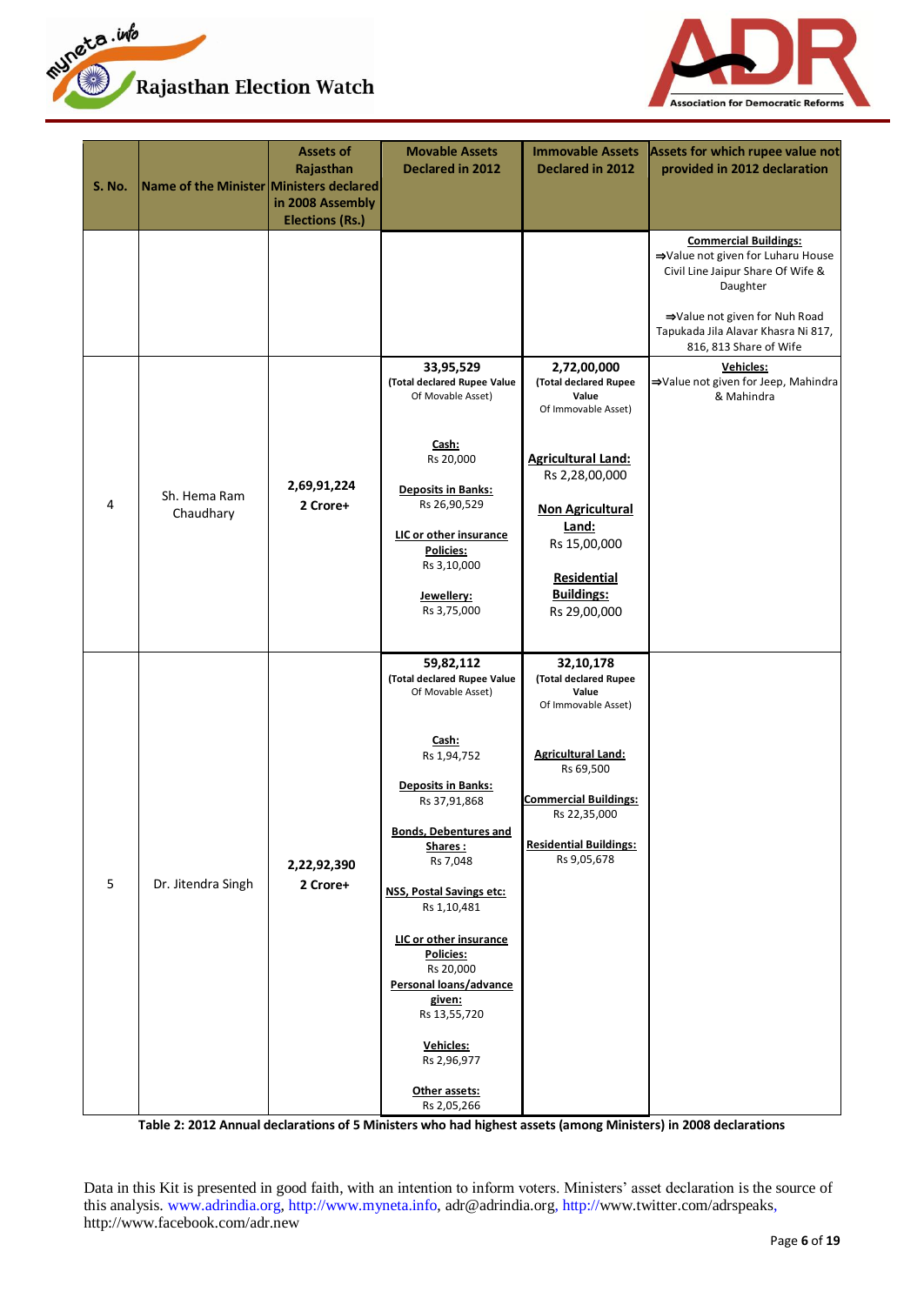



2008 में घोषित संपत्ति के आधार पर 5 सबसे कम धनी मंत्रीयो की 2012 में संपत्ति की दशा

नीचे की तालिका नम्बर 2 में उन 5 मंत्रीयों की सम्पत्ति का उल्लेख किया गया है जो 2008 की संपत्ति घोषणा के आधार पर 5 सबसे कम धनी मंत्री थे।

- $\textcircled{\tiny{F}}$  डा0 राजकूमार शर्मा- डा0 राजकूमार शर्मा ने 2008 में रू0 4.04 लाख की संपत्ति की घोषणा की थी। <u>परन्तु 2012 में इनके द्वारा घोषित संपत्ति से कुछ संपत्ति घटकों का रूपयों में मूल्यांकन नही हैं।</u>
- रामकिशोर सैनी– रामकिशोर सैनी ने 2008 में रू0 7.90 लाख की संपत्ति की घोषणा की थी। इन्होने 2013 esa ?kksf'kr laifRr esa viuh vpy laifRr tSls d`f'k Hkwfe vkSj fjgk;"kh bekjrk sa dk :i;k sa e sa मुल्याकन नही किया है।

नीचे की तालिका में इन 5 मंत्रीयों की चल और अचल संपत्तियों के घटकों का उल्लेख किया गया है

| <b>S. No.</b>  | Name of the Minister Ministers declared | <b>Assets of</b><br>Rajasthan<br>in 2008 Assembly<br><b>Elections (Rs.)</b> | <b>Movable Assets</b><br><b>Declared in 2012</b>                                                                                                           | <b>Immovable Assets</b><br>Declared in 2012                                                                                                              | Assets for which rupee value not<br>provided in 2012                                                                                                                                                                                                                                                       |
|----------------|-----------------------------------------|-----------------------------------------------------------------------------|------------------------------------------------------------------------------------------------------------------------------------------------------------|----------------------------------------------------------------------------------------------------------------------------------------------------------|------------------------------------------------------------------------------------------------------------------------------------------------------------------------------------------------------------------------------------------------------------------------------------------------------------|
| $\mathbf{1}$   | Dr. Rajkumar Sharma                     | 4,04,372<br>4 Lacs+                                                         | 2,85,481<br>(Total declared Rupee Value<br>Of Movable Asset)<br>Cash:<br>Rs 1,00,000<br><b>Deposits in Banks:</b><br>Rs 5,481<br>Jewellery:<br>Rs 1,80,000 | $\Omega$                                                                                                                                                 | <b>Vehicles:</b><br>⇒Value not given for HERO HONDA<br>CD100                                                                                                                                                                                                                                               |
| $\overline{2}$ | Sh. Ramkishore Saini                    | 7,90,749<br>7 Lacs+                                                         | 14,15,504<br>(Total declared Rupee Value<br>Of Movable Asset)<br><b>Deposits in Banks:</b><br>Rs 13,30,504<br><b>NSS, Postal Savings etc:</b><br>Rs 85,000 | $\Omega$                                                                                                                                                 | <b>Vehicles:</b><br>⇒Value not given for Scooter Bajaj<br>Chetak 01<br><b>Non Agricultural Land:</b><br>⇒Value not given for BANDIKUI 01<br>$\Rightarrow$ Value not given for Jaipur 01<br><b>Residential Buildings:</b><br>⇒Value not given for Bandikui 1<br>inhrted<br>⇒Value not given for Bandikui 01 |
| 3              | Sh. Ameen Khan                          | 11,88,285<br>11 Lacs+                                                       | 13,92,891<br>(Total declared Rupee Value<br>Of Movable Asset)<br><b>Deposits in Banks:</b><br>Rs 5,42,891<br><b>Vehicles:</b><br>Rs 8,50,000               | 14,00,000<br>(Total declared Rupee<br>Value<br>Of Immovable Asset)<br><b>Agricultural Land:</b><br>Rs 6,00,000<br><b>Commercial</b><br><b>Buildings:</b> |                                                                                                                                                                                                                                                                                                            |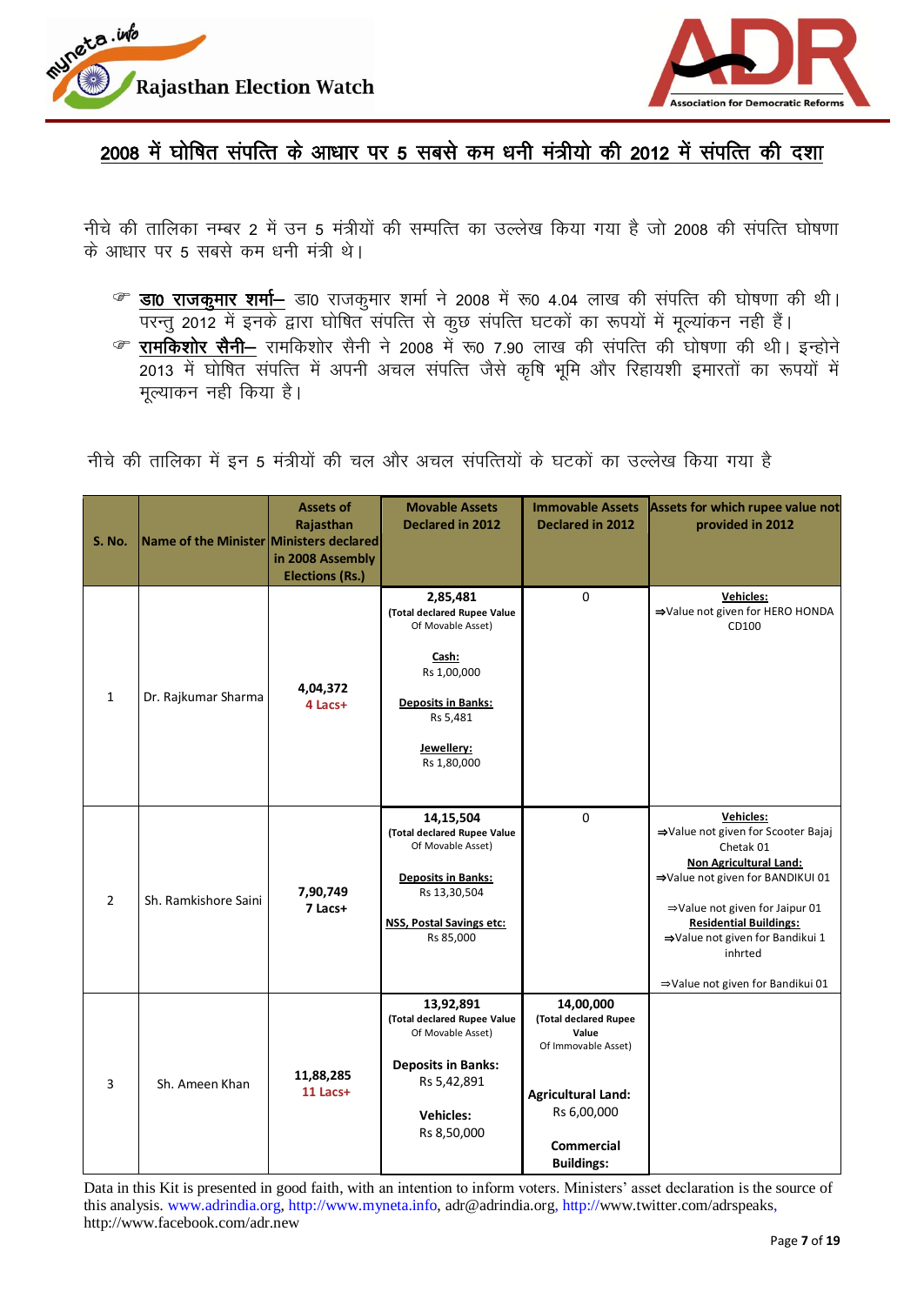



| <b>S. No.</b> | Name of the Minister Ministers declared | Assets of<br>Rajasthan<br>in 2008 Assembly<br><b>Elections (Rs.)</b> | <b>Movable Assets</b><br><b>Declared in 2012</b>                                                                                                                                                                                                         | <b>Immovable Assets</b><br><b>Declared in 2012</b>                                                                                                                                                                                                                                           | Assets for which rupee value not<br>provided in 2012 |
|---------------|-----------------------------------------|----------------------------------------------------------------------|----------------------------------------------------------------------------------------------------------------------------------------------------------------------------------------------------------------------------------------------------------|----------------------------------------------------------------------------------------------------------------------------------------------------------------------------------------------------------------------------------------------------------------------------------------------|------------------------------------------------------|
|               |                                         |                                                                      |                                                                                                                                                                                                                                                          | Rs 5,00,000<br><b>Residential</b><br><b>Buildings:</b><br>Rs 3,00,000                                                                                                                                                                                                                        |                                                      |
| 4             | Sh. Rajendra Pareek                     | 19,69,376<br>19 Lacs+                                                | 59,92,000<br>(Total declared Rupee Value<br>Of Movable Asset)<br><b>Deposits in Banks:</b><br>Rs 4,02,000<br>Personal loans/advance<br>given:<br>Rs 30,90,000<br>Other assets:<br>Rs 25,00,000                                                           | 21,00,000<br>(Total declared Rupee<br>Value<br>Of Immovable Asset)<br><b>Agricultural Land:</b><br>Rs 5,00,000<br><b>Residential Buildings:</b><br>Rs 3,00,000<br>Others:<br>Rs 13,00,000                                                                                                    |                                                      |
| 5             | Sh. Ashok Bairwa                        | 29,44,990<br>29 Lacs+                                                | 24,69,885<br>(Total declared Rupee Value<br>Of Movable Asset)<br>Cash:<br>Rs 2,70,000<br><b>Deposits in Banks:</b><br>Rs 1,23,885<br>LIC or other insurance<br>Policies:<br>Rs 6,00,000<br><b>Vehicles:</b><br>Rs 6,10,000<br>Jewellery:<br>Rs 10,06,000 | 84,02,123<br>(Total declared Rupee<br>Value<br>Of Immovable Asset)<br><b>Agricultural Land:</b><br>Rs 25,75,000<br><b>Non Agricultural</b><br>Land:<br>Rs 15,20,000<br><b>Commercial Buildings:</b><br>Rs 15,00,000<br><b>Residential Buildings:</b><br>Rs 27,66,323<br>Others:<br>Rs 40,800 |                                                      |

**Table 3: 2012 Annual declaration of 5 Ministers who had lowest assets (among Ministers) in 2008 declarations**

# देनदारियों घोषित करने वाले मंत्रीयों का विवरण

## नीचे की तालिका में राजस्थान के मंत्रीयों द्वारा 2012 में घोषित देनदारियों के विवरण की सूची दी गई है–

| <b>S. No.</b> | <b>Name</b>                       | <b>Ministry</b>                                                     | Liabilities declared in 2012 (Rs) |
|---------------|-----------------------------------|---------------------------------------------------------------------|-----------------------------------|
|               | Sh. Babu Lal Nagar                | MOS(Independent) for Khadi and dairy                                | 1,18,46,338<br>1 Crore+           |
|               | Sh. Mahendrajeet Singh<br>Malviva | Minister of Tribal Area Development and<br><b>Rural Development</b> | 44,32,284<br>44 Lacs+             |
|               | Sh. Aimaduddin Ahmad              | Minister of Medical and Health, Family<br>Welfare                   | 38,29,522<br>38 Lacs+             |
|               | Sh. Murari Lal Meena              | MOS(Independent) for Technical                                      | 15,00,000                         |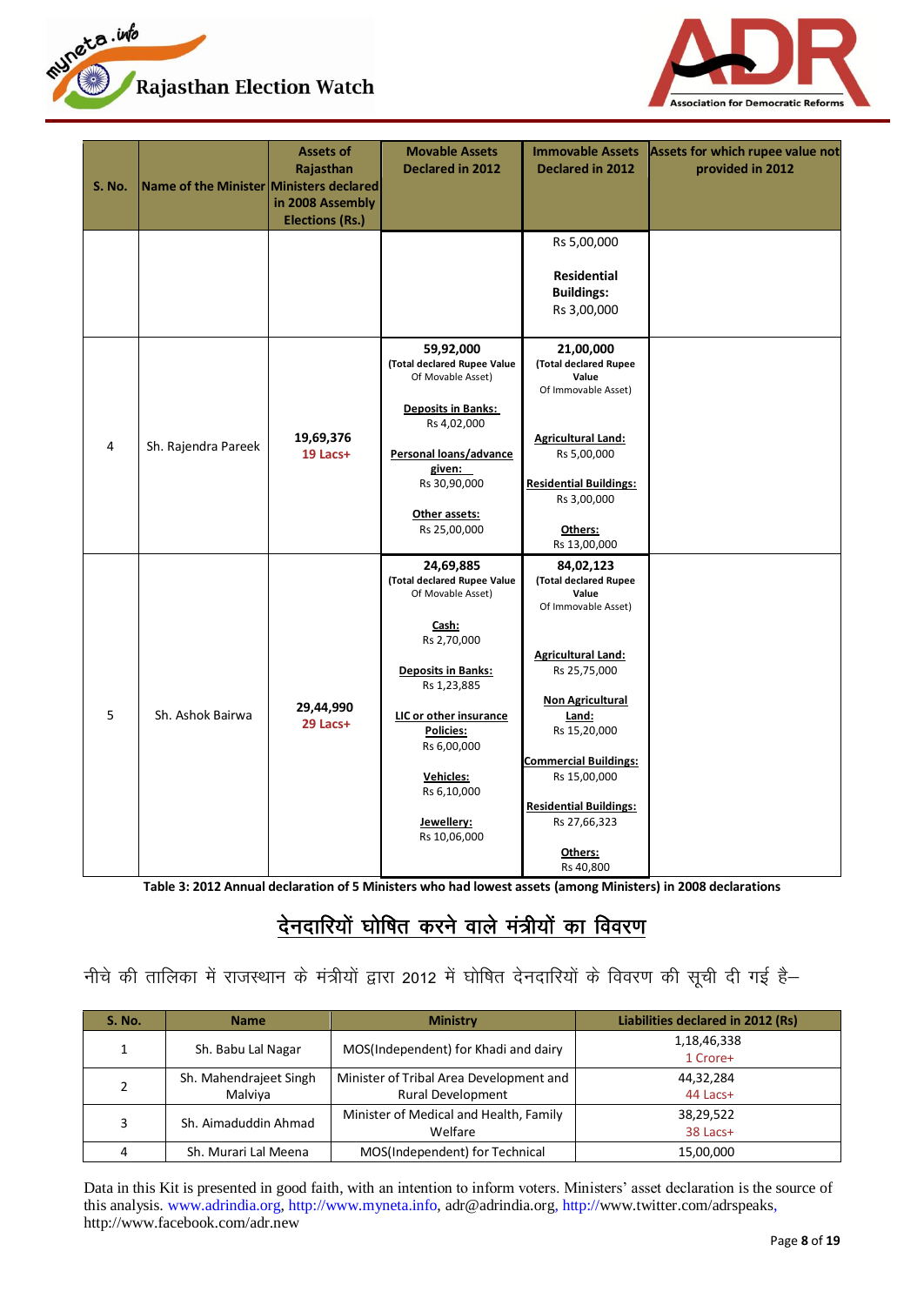



| S. No. | <b>Name</b>          | <b>Ministry</b>                                | Liabilities declared in 2012 (Rs) |  |
|--------|----------------------|------------------------------------------------|-----------------------------------|--|
|        |                      | <b>Education and PWD</b>                       | $15$ Lacs+                        |  |
|        | Sh. Ashok Bairwa     | Minister for Social Justice and<br>Empowerment | 14,45,514<br>$14$ Lacs+           |  |
| 6      | Sh. Virendra Beniwal | MOS for Home and<br>Transport(Independent)     | 8,62,586<br>8 Lacs+               |  |

**Table 4: Ministers who declared liabilities**

## मंत्रीयों द्वारा स्वंय सार्वजनिक किये गये आयकर रिटर्न के विवरण

नीचे की तालिका में राजस्थान मंत्रीयो द्वारा स्वंय सार्वजनिक किये गये आयकर रिटर्न के विवरण की सूची दी गई है $-$ 

| S. No.l        | <b>Name</b>                    | <b>Ministry</b>                                                      | <b>Total Asset as</b><br>declared in 2012 | The financial year for which<br>income tax return has been<br>declared | <b>Total income shown by Minister in</b><br><b>ITR (Self+Spouse+Dependent)</b> |
|----------------|--------------------------------|----------------------------------------------------------------------|-------------------------------------------|------------------------------------------------------------------------|--------------------------------------------------------------------------------|
| 1              | <b>Sh. Murari Lal</b><br>Meena | MOS(Independent) for<br><b>Technical Education and</b><br><b>PWD</b> | 3,06,21,893<br>3 Crore+                   | 2011-2012                                                              | 6,58,310<br>$6$ Lacs+                                                          |
| $\overline{2}$ | Dr. Rajkumar<br>Sharma         | MOS(Independent) for<br>Science and Technology                       | 2,85,481<br>$2$ Lacs+                     | 2010-2011                                                              | 5,08,063<br>5 Lacs+                                                            |
| 3              | Sh.Rajendra<br>Pareek          | Minister of Industry                                                 | 80,92,000<br>80 Lacs+                     | 2009-2010                                                              | 4,82,755<br>4 Lacs+                                                            |
| 4              | Sh.Hema<br>Ram<br>Chaudhury    | Minister of Revenue                                                  | 3,05,95,529<br>3 Crore+                   | 2010-2011                                                              | 3,02,413<br>$3$ Lacs+                                                          |
| 5              | Sh. Virendra<br>Beniwal        | MOS for Home and<br>Transport(Independent)                           | 1,67,33,906<br>1 Crore+                   | 2011-2012                                                              | 2,04,144<br>$2$ Lacs+                                                          |

**Table 5:-Ministers who have declared their incomes through Income Tax Return document**

## 2012 में संपत्ति की घोषणा ना करने वाले मंत्री

नीचे की तालिका में 2012 में संपत्ति की घोषणा ना करने वाले मंत्रीयो के विवरण की सूची दी गई है–

| S.<br>No. | <b>Name</b>                                                                           | <b>Ministry</b>                               | <b>Year of Declaration</b>                          |
|-----------|---------------------------------------------------------------------------------------|-----------------------------------------------|-----------------------------------------------------|
|           | Sh. Rajendra Singh<br>Gudha                                                           | MOS(Independent) for Civil Defense            | 2011 Affidavit Not Available - this is<br>2010 data |
|           | Sh. Mangi Lal Garasia                                                                 | MOS(Independent) for Labour and<br>Employment | 2011 data)                                          |
|           | Minister of Primary Education and Secondary<br>Sh. Brijkishore<br>Sharma<br>Education |                                               | 2011 data)                                          |
| 4         | Sh. Bharat Singh                                                                      | Minister of Public Works Department           | 2011 data)                                          |

**Table 6:- Ministers who have not made Asset Declarations in 2012**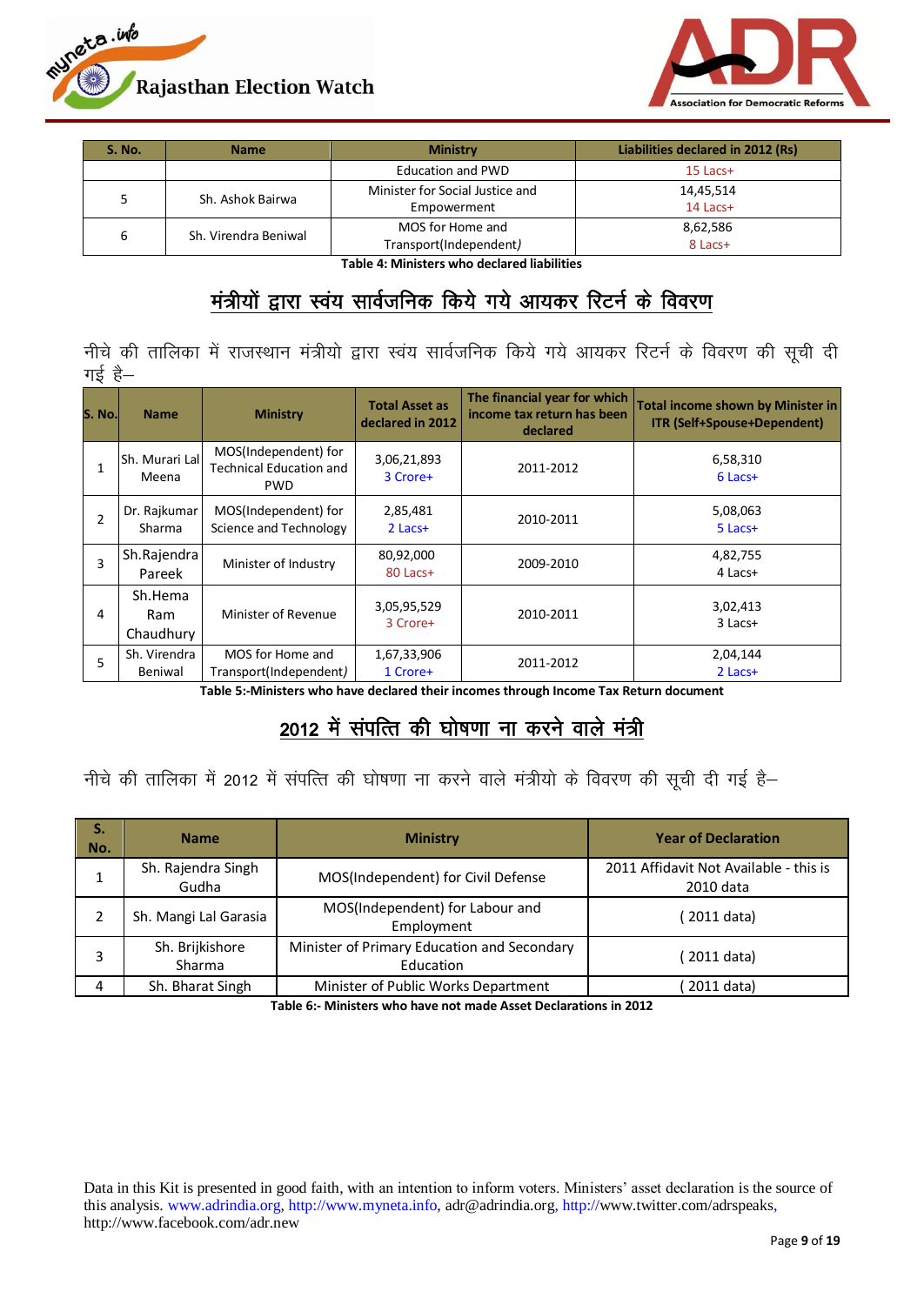



# <u>राजस्थान मंत्रीपरिषद की संपत्ति का पूर्ण विवरण (2012 मे घोषित संपत्ति के अनुसार)</u>

| <b>S. No.</b>  | <b>Name</b>                    | <b>Assets of</b><br>Rajasthan<br><b>Ministers declared</b><br>in 2008 Assembly<br><b>Elections (Rs.)</b> | <b>Movable Assets</b><br>Declared in 2012                                                                                                                                                                               | <b>Immovable Assets</b><br>Declared in 2012                                                                                                                                                                                                                                                  | Assets for which rupee value not<br>provided in 2012 declaration                                                                                                                               |
|----------------|--------------------------------|----------------------------------------------------------------------------------------------------------|-------------------------------------------------------------------------------------------------------------------------------------------------------------------------------------------------------------------------|----------------------------------------------------------------------------------------------------------------------------------------------------------------------------------------------------------------------------------------------------------------------------------------------|------------------------------------------------------------------------------------------------------------------------------------------------------------------------------------------------|
| 1              | Sh. Shanti Kumar<br>Dhariwal   | 5,51,35,433<br>5 Crore+                                                                                  | 96,75,441<br>(Total declared Rupee Value<br>Of Movable Asset)<br>Cash:<br>Rs 3,00,000<br><b>Deposits in Banks:</b><br>Rs 59,37,941<br><b>Bonds, Debentures and</b><br>Shares:<br>Rs 5,000<br>Jewellery:<br>Rs 34,32,500 | 6,31,00,000<br>(Total declared Rupee<br>Value<br>Of Immovable Asset)<br><b>Non Agricultural</b><br>Land:<br>Rs 14,00,000<br><b>Commercial Buildings:</b><br>Rs 6,17,00,000                                                                                                                   | LIC or other insurance Policies:<br>⇒Value not given for LIC, Annual<br>Premium 10046/-<br>⇒Value not given for LIC, Annual<br>Premium 9795/-<br>Vehicles:<br>⇒Value not given for Scorda 2010 |
| $\overline{2}$ | <b>Gurmeet Singh</b><br>Kunnar | 8,78,12,862<br>8 Crore+                                                                                  | 99,34,775<br>(Total declared Rupee Value<br>Of Movable Asset)<br><b>Bonds, Debentures and</b><br>Shares:<br>Rs 99,34,775                                                                                                | 2,36,46,751<br>(Total declared Rupee<br>Value<br>Of Immovable Asset)<br><b>Agricultural Land:</b><br>Rs 11,65,500<br><b>Non Agricultural</b><br>Land:<br>Rs 70,47,776<br><b>Commercial</b><br><b>Buildings:</b><br>Rs 14,00,705<br><b>Residential</b><br><b>Buildings:</b><br>Rs 1,40,32,770 |                                                                                                                                                                                                |
| 3              | Sh. Murari Lal Meena           | 2,15,25,253<br>2 Crore+                                                                                  | 22,88,511<br>(Total declared Rupee Value<br>Of Movable Asset)<br>Cash:<br>Rs 4,72,592<br><b>Deposits in Banks:</b><br>Rs 1,57,804<br>LIC or other insurance<br><b>Policies:</b><br>Rs 4,28,148                          | 2,83,33,382<br>(Total declared Rupee<br>Value<br>Of Immovable Asset)<br><b>Agricultural Land:</b><br>Rs 50,43,302<br><b>Commercial Buildings:</b><br>Rs 21,00,000<br><b>Residential Buildings:</b><br>Rs 2,00,60,080<br>Others:                                                              |                                                                                                                                                                                                |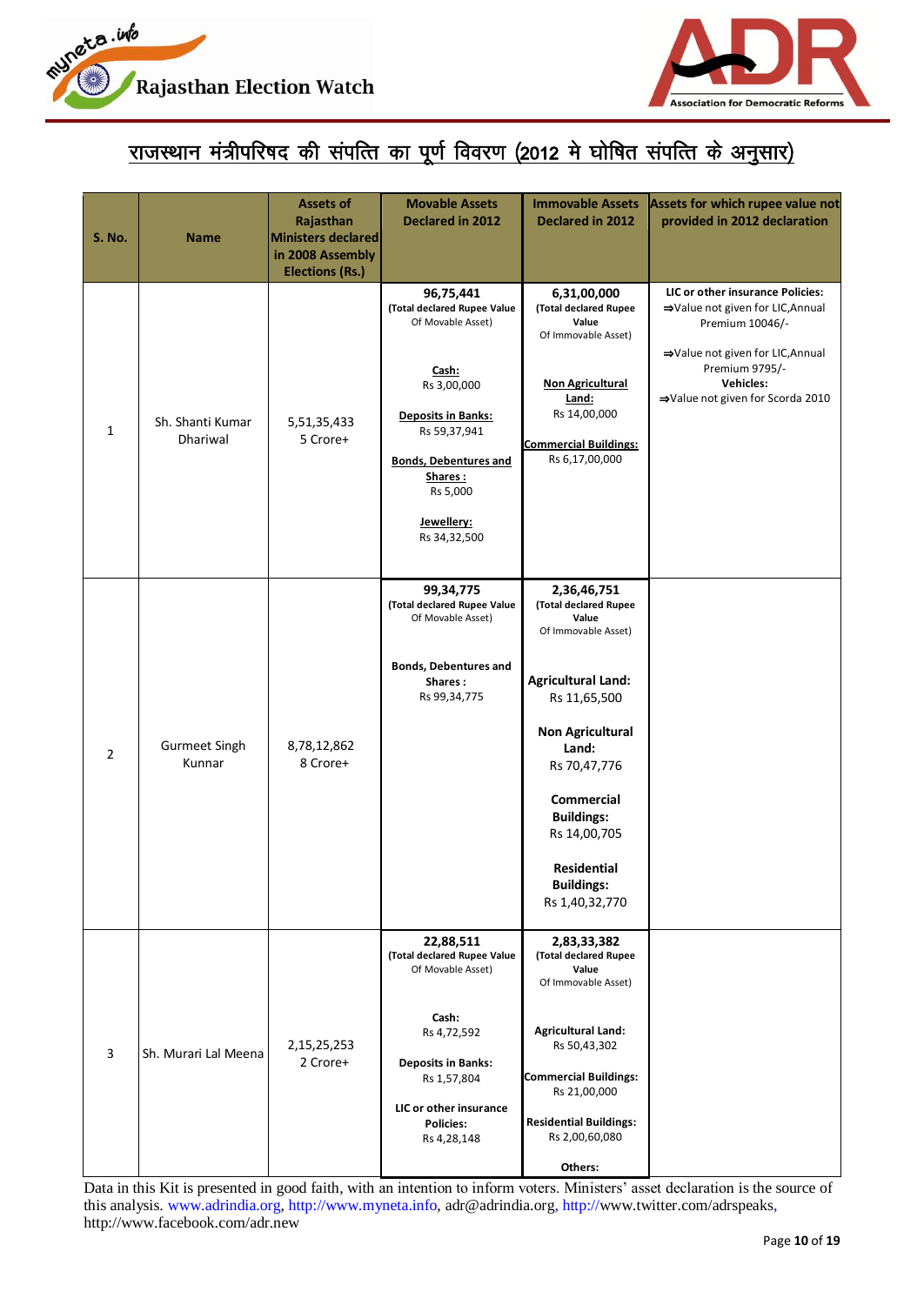



| <b>S. No.</b> | Name                              | <b>Assets of</b><br>Rajasthan<br><b>Ministers declared</b><br>in 2008 Assembly<br><b>Elections (Rs.)</b> | <b>Movable Assets</b><br><b>Declared in 2012</b>                                                                                                                                                                                                | <b>Immovable Assets</b><br>Declared in 2012                                                                                                                                                                              | Assets for which rupee value not<br>provided in 2012 declaration                                                                                                                                                                                                                                                                                                                                                                                                                                                                                                                                                                                                                                                                  |
|---------------|-----------------------------------|----------------------------------------------------------------------------------------------------------|-------------------------------------------------------------------------------------------------------------------------------------------------------------------------------------------------------------------------------------------------|--------------------------------------------------------------------------------------------------------------------------------------------------------------------------------------------------------------------------|-----------------------------------------------------------------------------------------------------------------------------------------------------------------------------------------------------------------------------------------------------------------------------------------------------------------------------------------------------------------------------------------------------------------------------------------------------------------------------------------------------------------------------------------------------------------------------------------------------------------------------------------------------------------------------------------------------------------------------------|
|               |                                   |                                                                                                          | <b>Vehicles:</b><br>Rs 2,50,400<br>Jewellery:<br>Rs 9,34,565<br>Other assets:<br>Rs 45,000                                                                                                                                                      | Rs 11,30,000                                                                                                                                                                                                             |                                                                                                                                                                                                                                                                                                                                                                                                                                                                                                                                                                                                                                                                                                                                   |
| 4             | Sh. Hema Ram<br>Chaudhary         | 2,69,91,224<br>2 Crore+                                                                                  | 33,95,529<br>(Total declared Rupee Value<br>Of Movable Asset)<br>Cash:<br>Rs 20,000<br><b>Deposits in Banks:</b><br>Rs 26,90,529<br>LIC or other insurance<br><b>Policies:</b><br>Rs 3,10,000<br>Jewellery:<br>Rs 3,75,000                      | 2,72,00,000<br>(Total declared Rupee<br>Value<br>Of Immovable Asset)<br><b>Agricultural Land:</b><br>Rs 2,28,00,000<br><b>Non Agricultural</b><br>Land:<br>Rs 15,00,000<br><b>Residential Buildings:</b><br>Rs 29,00,000 | <b>Vehicles:</b><br>→Value not given for Jeep,Mhindra &<br>Mahindra                                                                                                                                                                                                                                                                                                                                                                                                                                                                                                                                                                                                                                                               |
| 5             | Sh. Brijendra Singh<br>Ola        | 1,73,21,199<br>1 Crore+                                                                                  | 2,08,51,937<br>(Total declared Rupee Value<br>Of Movable Asset)<br>Cash:<br>Rs 1,00,000<br><b>Deposits in Banks:</b><br>Rs 4,24,575<br>NSS, Postal Savings etc:<br>Rs 16,28,310<br>Jewellery:<br>Rs 1,80,000<br>Other assets:<br>Rs 1,88,64,271 | $\pmb{0}$                                                                                                                                                                                                                | Vehicles:<br>⇒Value not given for Santro car<br>Jewellery:<br>⇒Value not given for Gold Jeweler<br>50gm<br>⇒Value not given for Gold Jeweler<br>600gm<br>⇒Value not given for Gold Jeweler<br>500gm<br><b>Agricultural Land:</b><br>⇒Value not given for Vill. Ardawata<br>Teh. Chidawa Dist Jhujhunu Khasra Ni<br>162 & 108 Total Area<br>⇒Value not given for Murbba No<br>34/389 Vill. 10 N.S.W Teh. Pilibanga<br>Dist Hanumangard<br>⇒Value not given for Khasra Ni 133<br>Vill. Sinchana Teh. Buhana Dist<br>Jhujhunu<br><b>Commercial Buildings:</b><br>⇒Value not given for E-3/9 Mlana<br>Vill. Dist Bhilwada 1/4 Share<br><b>Residential Buildings:</b><br>⇒Value not given for Plot Ni 96-97<br>Nagar Sivil Line Jaypur |
| 6             | Sh. Mahendrajeet<br>Singh Malviya | 91,27,702<br>91 Lacs+                                                                                    | 36,08,502<br>(Total declared Rupee Value<br>Of Movable Asset)                                                                                                                                                                                   | 1,52,55,859<br>(Total declared Rupee<br>Value<br>Of Immovable Asset)                                                                                                                                                     |                                                                                                                                                                                                                                                                                                                                                                                                                                                                                                                                                                                                                                                                                                                                   |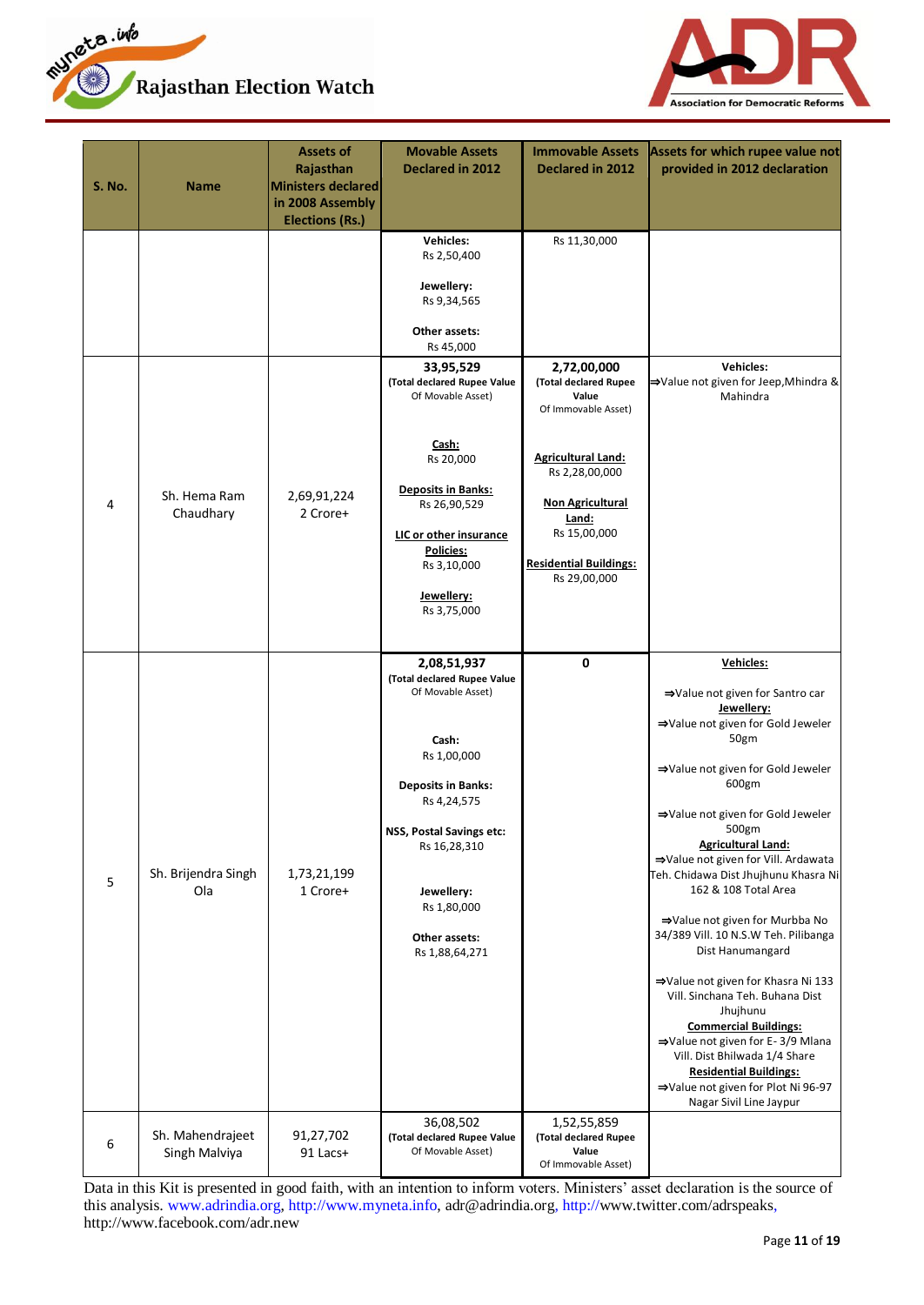



| <b>S. No.</b> | <b>Name</b>          | <b>Assets of</b><br>Rajasthan<br><b>Ministers declared</b><br>in 2008 Assembly<br><b>Elections (Rs.)</b> | <b>Movable Assets</b><br>Declared in 2012                                                                                                                                                                                                                                                            | <b>Immovable Assets</b><br>Declared in 2012                                                                                                                                                                            | Assets for which rupee value not<br>provided in 2012 declaration                                                                               |
|---------------|----------------------|----------------------------------------------------------------------------------------------------------|------------------------------------------------------------------------------------------------------------------------------------------------------------------------------------------------------------------------------------------------------------------------------------------------------|------------------------------------------------------------------------------------------------------------------------------------------------------------------------------------------------------------------------|------------------------------------------------------------------------------------------------------------------------------------------------|
|               |                      |                                                                                                          | Cash:<br>Rs 1,83,318<br><b>Deposits in Banks:</b><br>Rs 19,52,879<br>Personal loans/advance<br>given:<br>Rs 27,44,249<br><b>Vehicles:</b><br>Rs 8,35,000<br>Jewellery:<br>Rs 6,37,305                                                                                                                | <b>Agricultural Land:</b><br>Rs 68,66,660<br><b>Commercial</b><br><b>Buildings:</b><br>Rs 31,40,000<br><b>Residential</b><br><b>Buildings:</b><br>Rs 25,04,950<br>Others:<br>Rs 52,94,249                              |                                                                                                                                                |
| 7             | Sh. Babu Lal Nagar   | 1,37,51,590<br>1 Crore+                                                                                  | 9,47,481<br>(Total declared Rupee Value<br>Of Movable Asset)<br>Cash:<br>Rs 38,939<br><b>Deposits in Banks:</b><br>Rs 1,41,982<br><b>Vehicles:</b><br>Rs 7,16,560<br>Jewellery:<br>Rs 50,000                                                                                                         | 1,64,01,772<br>(Total declared Rupee<br>Value<br>Of Immovable Asset)<br><b>Agricultural Land:</b><br>Rs 24,98,215<br><b>Residential Buildings:</b><br>Rs 1,45,21,657                                                   |                                                                                                                                                |
| 8             | Sh. Virendra Beniwal | 78,01,546<br>78 Lacs+                                                                                    | 38,82,638<br>(Total declared Rupee Value<br>Of Movable Asset)<br>Cash:<br>Rs 1,24,752<br><b>Deposits in Banks:</b><br>Rs 16,92,353<br><b>Bonds, Debentures and</b><br>Shares:<br>Rs 50,000<br>NSS, Postal Savings etc:<br>Rs 12,40,631<br><b>Vehicles:</b><br>Rs 85,200<br>Jewellery:<br>Rs 6,89,700 | 1,28,51,268<br>(Total declared Rupee<br>Value<br>Of Immovable Asset)<br><b>Agricultural Land:</b><br>Rs 28,40,000<br><b>Non Agricultural</b><br>Land:<br>Rs 66,50,000<br><b>Residential Buildings:</b><br>Rs 33,61,268 | LIC or other insurance Policies:<br>⇒Value not given for LIC, Annual<br>Premium 71145/-<br>⇒Value not given for LIC, Annual<br>Premium 38621/- |
| 9             | Sh. Ashok Bairwa     | 29,44,990<br>29 Lacs+                                                                                    | 24,69,885<br>(Total declared Rupee Value<br>Of Movable Asset)                                                                                                                                                                                                                                        | 84,02,123<br>(Total declared Rupee<br>Value                                                                                                                                                                            |                                                                                                                                                |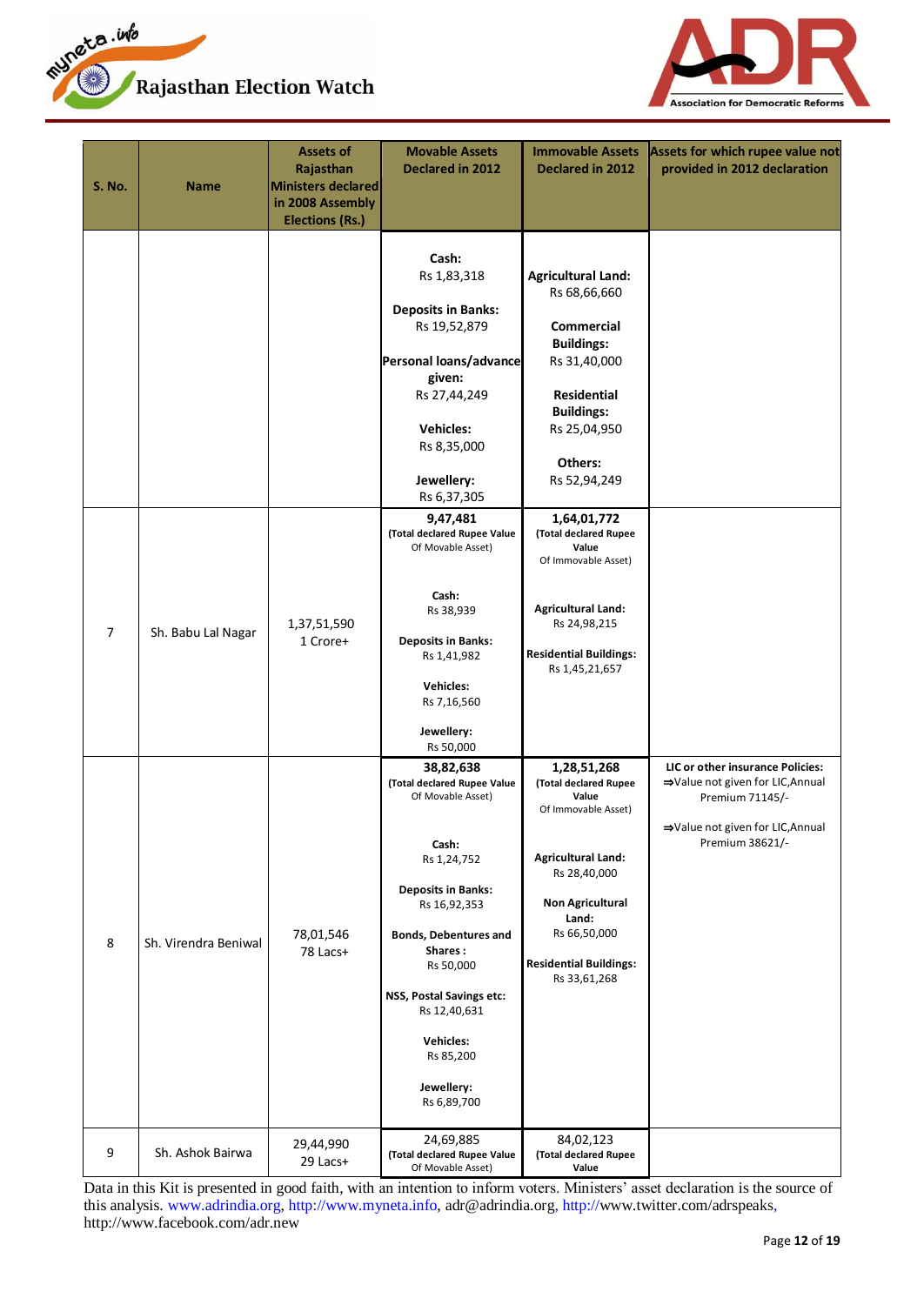



| <b>S. No.</b> | <b>Name</b>                 | <b>Assets of</b><br>Rajasthan<br><b>Ministers declared</b><br>in 2008 Assembly<br><b>Elections (Rs.)</b> | <b>Movable Assets</b><br>Declared in 2012                                                                                                                                                                                                                                                                                                                                                                                                                                | <b>Immovable Assets</b><br>Declared in 2012                                                                                                                                                                                                                                                                                                                                                                                                                                   | Assets for which rupee value not<br>provided in 2012 declaration                                                                                                                                                                                                                                                                |
|---------------|-----------------------------|----------------------------------------------------------------------------------------------------------|--------------------------------------------------------------------------------------------------------------------------------------------------------------------------------------------------------------------------------------------------------------------------------------------------------------------------------------------------------------------------------------------------------------------------------------------------------------------------|-------------------------------------------------------------------------------------------------------------------------------------------------------------------------------------------------------------------------------------------------------------------------------------------------------------------------------------------------------------------------------------------------------------------------------------------------------------------------------|---------------------------------------------------------------------------------------------------------------------------------------------------------------------------------------------------------------------------------------------------------------------------------------------------------------------------------|
| 10            | Smt. Naseem Akhtar<br>Insaf | 47,66,101<br>47 Lacs+                                                                                    | Cash:<br>Rs 2,70,000<br><b>Deposits in Banks:</b><br>Rs 1,23,885<br>LIC or other insurance<br><b>Policies:</b><br>Rs 6,00,000<br><b>Vehicles:</b><br>Rs 6,10,000<br>Jewellery:<br>Rs 10,06,000<br>16,92,683<br>(Total declared Rupee Value<br>Of Movable Asset)<br>Cash:<br>Rs 5,61,760<br><b>Deposits in Banks:</b><br>Rs 6,45,923<br><b>Bonds, Debentures and</b><br>Shares:<br>LIC or other insurance<br><b>Policies:</b><br>Rs 1,25,000<br>Jewellery:<br>Rs 3,60,000 | Of Immovable Asset)<br><b>Agricultural Land:</b><br>Rs 25,75,000<br><b>Non Agricultural</b><br>Land:<br>Rs 15,20,000<br><b>Commercial Buildings:</b><br>Rs 15,00,000<br><b>Residential Buildings:</b><br>Rs 27,66,323<br>Others:<br>Rs 40,800<br>85,60,000<br>(Total declared Rupee<br>Value<br>Of Immovable Asset)<br><b>Agricultural Land:</b><br>Rs 8,10,000<br><b>Commercial</b><br><b>Buildings:</b><br>Rs 75,00,000<br>Residential<br><b>Buildings:</b><br>Rs 32,50,000 |                                                                                                                                                                                                                                                                                                                                 |
| 11            | Sh. Dayaram Parmar          | 56,24,776<br>56 Lacs+                                                                                    | 45,53,342<br>(Total declared Rupee Value<br>Of Movable Asset)<br>Cash:<br>Rs 28,000<br><b>Deposits in Banks:</b><br>Rs 50,02,564<br>LIC or other insurance<br><b>Policies:</b><br>Rs 2,50,000<br>Jewellery:<br>Rs 2,76,000                                                                                                                                                                                                                                               | 47,93,500<br>(Total declared Rupee<br>Value<br>Of Immovable Asset)<br><b>Agricultural Land:</b><br>Rs 13,93,500<br><b>Non Agricultural</b><br>Land:<br>Rs 3,00,000<br><b>Residential Buildings:</b><br>Rs 31,00,000                                                                                                                                                                                                                                                           | Vehicles:<br>⇒Value not given for Jeep, Rg. No.RJ-<br>12-722<br>⇒Value not given for Bollero Diesel<br>Car-Reg. No. Rj-27-UA-4311<br>⇒Value not given for Bollero Diesel<br>Car-Reg. No. Rj-27-UA-4311<br>Jewellery:<br>⇒Value not given for Gold Chain (Wt.<br>15 Gms)<br>⇒Value not given for Gold Braslet,<br>(Wt.4.50 Gram) |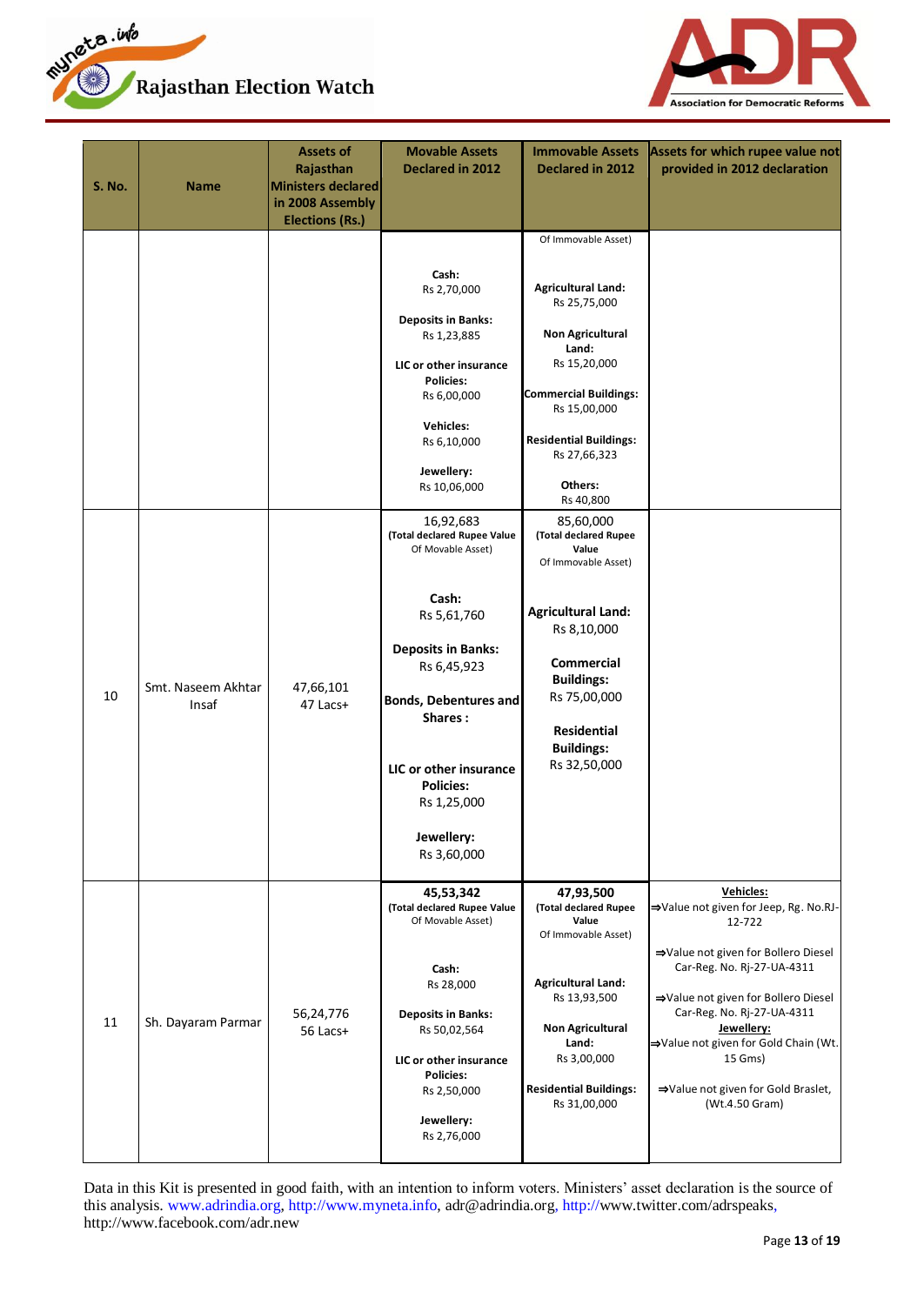



| <b>S. No.</b> | Name                  | <b>Assets of</b><br>Rajasthan<br>Ministers declared<br>in 2008 Assembly<br><b>Elections (Rs.)</b> | <b>Movable Assets</b><br>Declared in 2012                     | <b>Immovable Assets</b><br>Declared in 2012                        | Assets for which rupee value not<br>provided in 2012 declaration |
|---------------|-----------------------|---------------------------------------------------------------------------------------------------|---------------------------------------------------------------|--------------------------------------------------------------------|------------------------------------------------------------------|
|               |                       |                                                                                                   | 59,82,112<br>(Total declared Rupee Value<br>Of Movable Asset) | 32,10,178<br>(Total declared Rupee<br>Value<br>Of Immovable Asset) |                                                                  |
|               |                       |                                                                                                   | Cash:<br>Rs 1,94,752                                          | <b>Agricultural Land:</b><br>Rs 69,500                             |                                                                  |
|               |                       |                                                                                                   | <b>Deposits in Banks:</b><br>Rs 37,91,868                     | <b>Commercial Buildings:</b><br>Rs 22,35,000                       |                                                                  |
|               |                       |                                                                                                   | <b>Bonds, Debentures and</b><br>Shares:<br>Rs 7,048           | <b>Residential Buildings:</b><br>Rs 9,05,678                       |                                                                  |
| 12            | Dr. Jitendra Singh    | 2,22,92,390<br>2 Crore+                                                                           | NSS, Postal Savings etc:<br>Rs 1,10,481                       |                                                                    |                                                                  |
|               |                       |                                                                                                   | LIC or other insurance<br>Policies:<br>Rs 20,000              |                                                                    |                                                                  |
|               |                       |                                                                                                   | Personal loans/advance<br>given:<br>Rs 13,55,720              |                                                                    |                                                                  |
|               |                       |                                                                                                   | Vehicles:<br>Rs 2,96,977                                      |                                                                    |                                                                  |
|               |                       |                                                                                                   | Other assets:<br>Rs 2,05,266                                  |                                                                    |                                                                  |
|               |                       |                                                                                                   | 59,92,000<br>(Total declared Rupee Value<br>Of Movable Asset) | 21,00,000<br>(Total declared Rupee<br>Value<br>Of Immovable Asset) |                                                                  |
| 13            | Sh. Rajendra Pareek   | 19,69,376<br>$19$ Lacs+                                                                           | <b>Deposits in Banks:</b><br>Rs 4,02,000                      | <b>Agricultural Land:</b><br>Rs 5,00,000                           |                                                                  |
|               |                       |                                                                                                   | Personal loans/advance<br>given:<br>Rs 30,90,000              | <b>Residential Buildings:</b><br>Rs 3,00,000                       |                                                                  |
|               |                       |                                                                                                   | Other assets:<br>Rs 25,00,000                                 | Others:<br>Rs 13,00,000                                            |                                                                  |
|               |                       |                                                                                                   | 14,27,059<br>(Total declared Rupee Value<br>Of Movable Asset) | 65,00,000<br>(Total declared Rupee<br>Value<br>Of Immovable Asset) |                                                                  |
| 14            | Sh. Parsadi Lal Meena | 45,15,000                                                                                         | Cash:<br>Rs 25,000<br><b>Deposits in Banks:</b>               | <b>Agricultural Land:</b><br>Rs 25,00,000                          |                                                                  |
|               |                       | 45 Lacs+                                                                                          | Rs 7,12,058<br>Jewellery:                                     | <b>Non Agricultural</b><br>Land:<br>Rs 5,00,000                    |                                                                  |
|               |                       |                                                                                                   | Rs 6,90,000                                                   | <b>Residential Buildings:</b><br>Rs 35,00,000                      |                                                                  |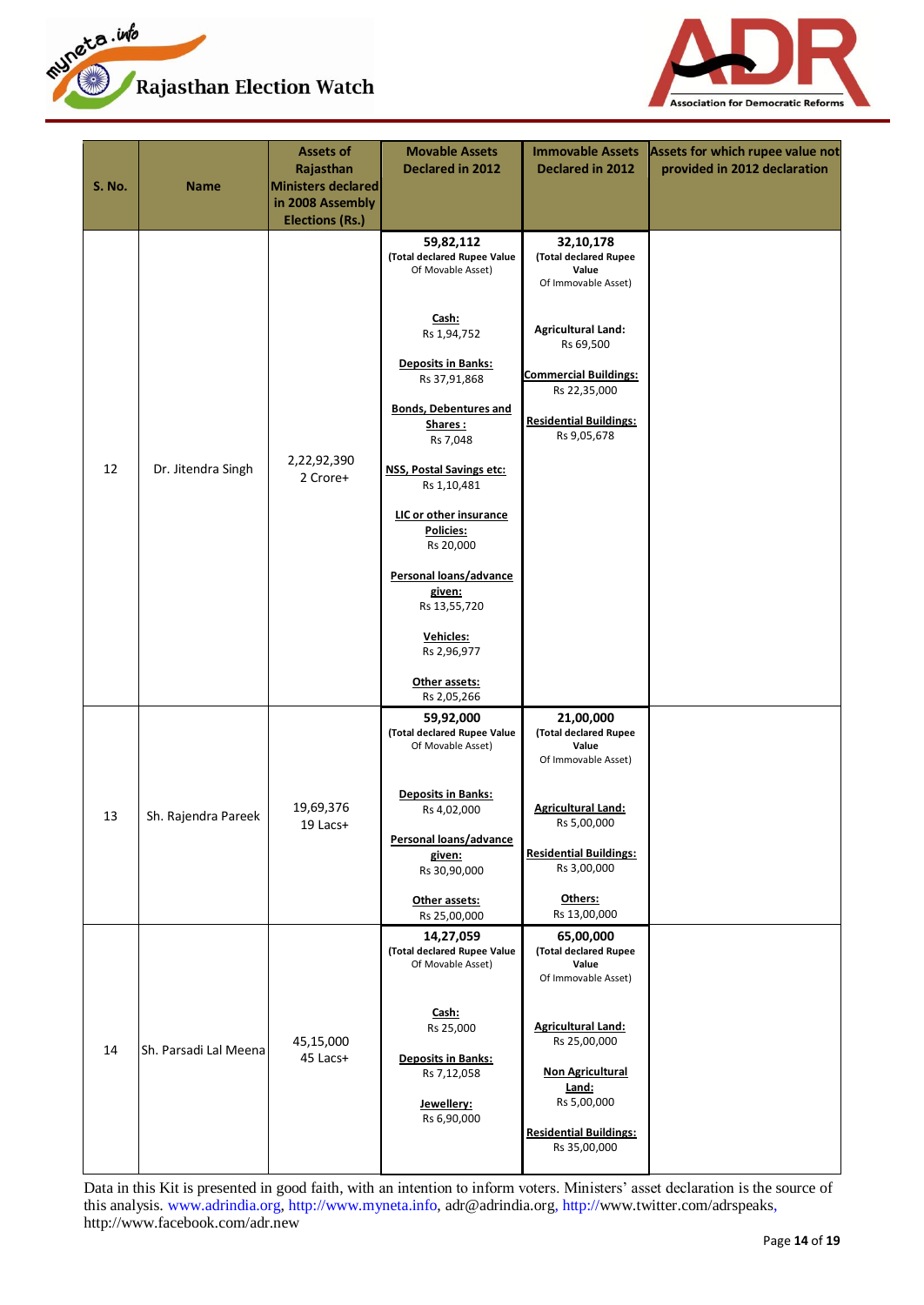



| <b>S. No.</b> | Name                       | <b>Assets of</b><br>Rajasthan<br>Ministers declared<br>in 2008 Assembly<br><b>Elections (Rs.)</b> | <b>Movable Assets</b><br>Declared in 2012                                                                                                                                                                                                                                                                                                 | <b>Immovable Assets</b><br>Declared in 2012                                                                         | Assets for which rupee value not<br>provided in 2012 declaration                                                                                                                                                                                                                                                                                                                                                                                                                                                                                                                                                                                                                                                                                                                                                                                                                                                                                                                                                                                                 |
|---------------|----------------------------|---------------------------------------------------------------------------------------------------|-------------------------------------------------------------------------------------------------------------------------------------------------------------------------------------------------------------------------------------------------------------------------------------------------------------------------------------------|---------------------------------------------------------------------------------------------------------------------|------------------------------------------------------------------------------------------------------------------------------------------------------------------------------------------------------------------------------------------------------------------------------------------------------------------------------------------------------------------------------------------------------------------------------------------------------------------------------------------------------------------------------------------------------------------------------------------------------------------------------------------------------------------------------------------------------------------------------------------------------------------------------------------------------------------------------------------------------------------------------------------------------------------------------------------------------------------------------------------------------------------------------------------------------------------|
| 15            | Sh. Aimaduddin<br>Ahmad    | 3,67,24,606<br>3 Crore+                                                                           | 35,19,131<br>(Total declared Rupee Value<br>Of Movable Asset)<br>Cash:<br>Rs 33,000<br><b>Deposits in Banks:</b><br>Rs 30,92,449<br><b>Bonds, Debentures and</b><br>Shares:<br>Rs 13,72,000<br>LIC or other insurance<br><b>Policies:</b><br>Rs 2,09,713<br>Personal loans/advance<br>given:<br>Rs 38,29,522<br>Jewellery:<br>Rs 2,06,075 | 43,92,962<br>(Total declared Rupee<br>Value<br>Of Immovable Asset)<br><b>Residential Buildings:</b><br>Rs 43,92,962 | <b>Bonds, Debentures and Shares:</b><br>⇒Value not given for OAGC Share 90<br>⇒Value not given for JSW Steel Ltd.<br>New Quantity-4<br>⇒Value not given for Once Eq ISIN<br>No Quantity-90<br>⇒Value not given for Oriental Bank<br>Quantity 100<br>⇒Value not given for Reliance Power<br>Ltd. Quantity-27<br>Vehicles:<br>⇒Value not given for Scorpio<br>⇒Value not given for Maruti Van<br>⇒Value not given for Jeep<br><b>Agricultural Land:</b><br>⇒Value not given for Tehsil Jaypur<br>Rajsaw Village Lalrpura Khasra No<br>194 Equal Share of Doughtier<br>⇒Value not given for Alavar Teh.<br>Tijara Khasra Ni 816 Share of Wife<br>⇒Value not given for Teh. Jaypur Vill.<br>Gokulpura Khasra NI 67<br>⇒Value not given for Tehsil<br>Jaipur, Village Lalarpura<br>⇒Value not given for Tehsil<br>Tijara, Village Khohrikala<br><b>Commercial Buildings:</b><br>⇒Value not given for Luharu House<br>Sivil Line Jaypur Share Of Wife &<br>Doughtier<br>⇒Value not given for Nuh Road<br>Tapukada Jila Alavar Khasra Ni 817,<br>816, 813 Share of Wife |
| 16            | Sh Vinod Kumar<br>Lilawali | 1,93,72,728<br>1 Crore+                                                                           | 55,85,979<br>(Total declared Rupee Value<br>Of Movable Asset)<br>Cash:<br>Rs 6,00,000<br><b>Deposits in Banks:</b><br>Rs 34,10,979<br>Other assets:<br>Rs 15,75,000                                                                                                                                                                       | 0                                                                                                                   | Vehicles:<br>⇒Value not given for Toyota Inova<br>Model 2010<br>Jewellery:<br>⇒Value not given for 92 TOLA<br>JEWELLREY<br><b>Agricultural Land:</b><br>⇒Value not given for 59 1/2 Bigha,se<br>15lakh /year earning<br>⇒Value not given for 3 bigha, se 75<br>thosand earning /year<br>⇒Value not given for Sangria<br>Hanumangarh                                                                                                                                                                                                                                                                                                                                                                                                                                                                                                                                                                                                                                                                                                                              |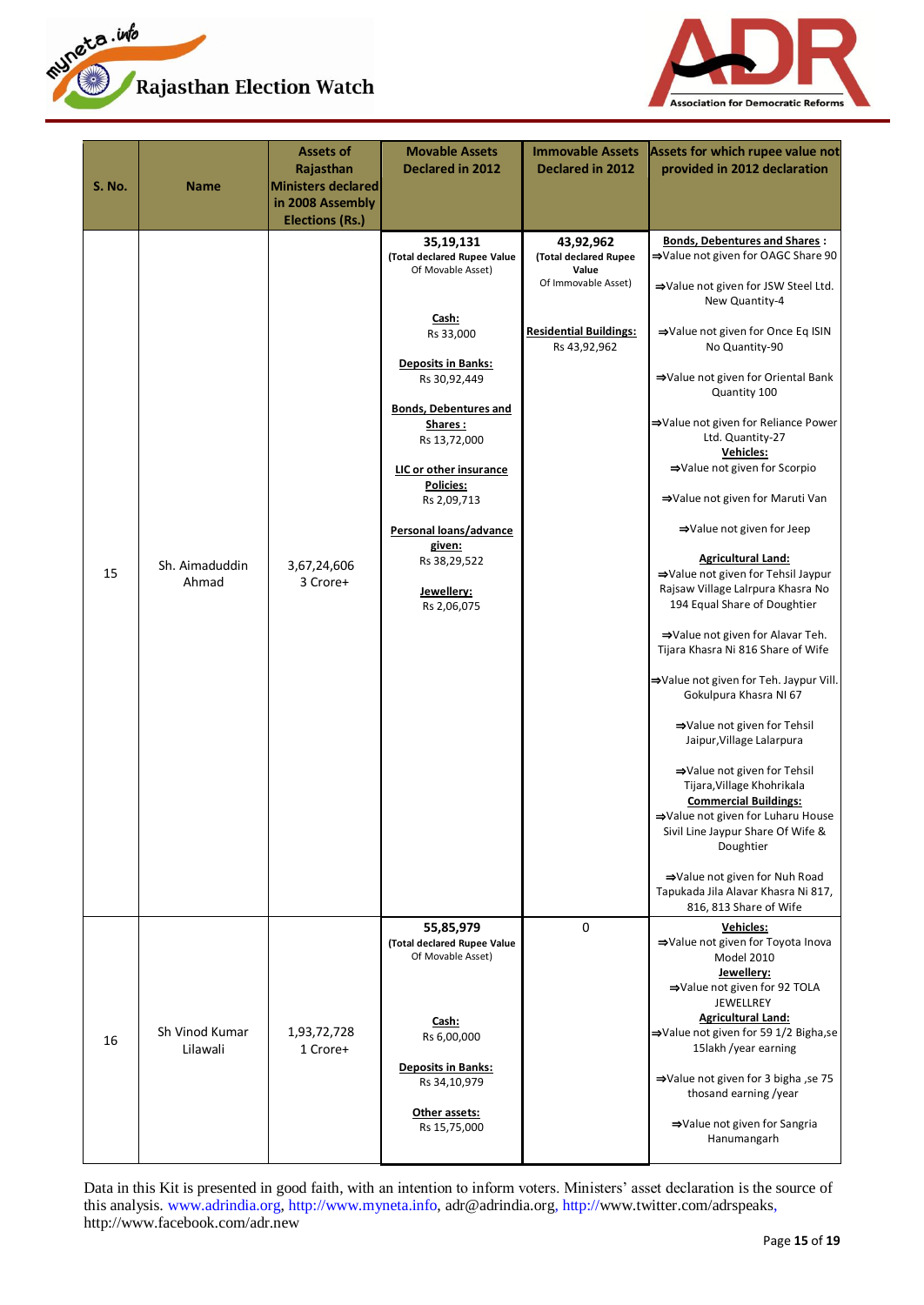



| <b>S. No.</b> | <b>Name</b>      | <b>Assets of</b><br>Rajasthan<br><b>Ministers declared</b><br>in 2008 Assembly<br><b>Elections (Rs.)</b> | <b>Movable Assets</b><br>Declared in 2012                                      | <b>Immovable Assets</b><br>Declared in 2012                                                                                                   | Assets for which rupee value not<br>provided in 2012 declaration                                                                            |
|---------------|------------------|----------------------------------------------------------------------------------------------------------|--------------------------------------------------------------------------------|-----------------------------------------------------------------------------------------------------------------------------------------------|---------------------------------------------------------------------------------------------------------------------------------------------|
|               |                  |                                                                                                          |                                                                                |                                                                                                                                               | ⇒Value not given for Hanumangarh<br>chak 17HMH                                                                                              |
|               |                  |                                                                                                          |                                                                                |                                                                                                                                               | ⇒Value not given for chak 51NGC<br>Hanumangarh                                                                                              |
|               |                  |                                                                                                          |                                                                                |                                                                                                                                               | ⇒Value not given for 2LLW<br>Hanumangarh Sangria<br>Non Agricultural Land:<br>⇒Value not given for Lilawali Sangria                         |
|               |                  |                                                                                                          |                                                                                |                                                                                                                                               | ⇒Value not given for Lilawali Sangria                                                                                                       |
|               |                  |                                                                                                          |                                                                                |                                                                                                                                               | ⇒Value not given for Lilawali Sangria                                                                                                       |
|               |                  |                                                                                                          |                                                                                |                                                                                                                                               | ⇒Value not given for 51 NGC<br>Hanumangarh JC.sangria rd.<br><b>Commercial Buildings:</b><br>⇒Value not given for Hanuman garh<br>sHOP NO.1 |
|               |                  |                                                                                                          |                                                                                |                                                                                                                                               | ⇒Value not given for SHOP 61a                                                                                                               |
|               |                  |                                                                                                          |                                                                                |                                                                                                                                               | ⇒Value not given for SHOP 61B                                                                                                               |
|               |                  |                                                                                                          |                                                                                |                                                                                                                                               | ⇒Value not given for New<br>Dhanmandi Hanumangarh Jc. 122<br>$1/2$ shere                                                                    |
|               |                  |                                                                                                          |                                                                                |                                                                                                                                               | ⇒Value not given for New<br>Dhanmandi Hanumangarh Jc. 121<br><b>Residential Buildings:</b><br>⇒Value not given for Lilawali Th<br>sangria   |
|               |                  |                                                                                                          |                                                                                |                                                                                                                                               | ⇒Value not given for Sawan Colony<br>Ward no 37,                                                                                            |
|               |                  |                                                                                                          |                                                                                |                                                                                                                                               | ⇒Value not given for RHB Biwadi                                                                                                             |
|               |                  |                                                                                                          |                                                                                |                                                                                                                                               | ⇒Value not given for Sawan Colony<br>Ward no 37, Hanumangarh                                                                                |
|               |                  |                                                                                                          | 33,69,267<br>(Total declared Rupee Value<br>Of Movable Asset)                  | 21,30,000<br>(Total declared Rupee<br>Value<br>Of Immovable Asset)                                                                            |                                                                                                                                             |
| 17            | Bina Kak         | 1,35,31,000<br>1 Crore+                                                                                  | Cash:<br>Rs 1,45,000<br>Vehicles:<br>Rs 2,01,500<br>Jewellery:<br>Rs 30,22,767 | <b>Agricultural Land:</b><br>Rs 14,15,000<br><b>Non Agricultural</b><br>Land:<br>Rs 18,00,000<br><b>Residential Buildings:</b><br>Rs 3,30,000 |                                                                                                                                             |
| 18            | Sh. Ashok Gehlot | 1,07,50,647<br>1 Crore+                                                                                  | 54,75,318<br>(Total declared Rupee Value<br>Of Movable Asset)                  | 0                                                                                                                                             | <b>Agricultural Land:</b><br>⇒Value not given for 23Bigha<br>Mandor Jodhpur                                                                 |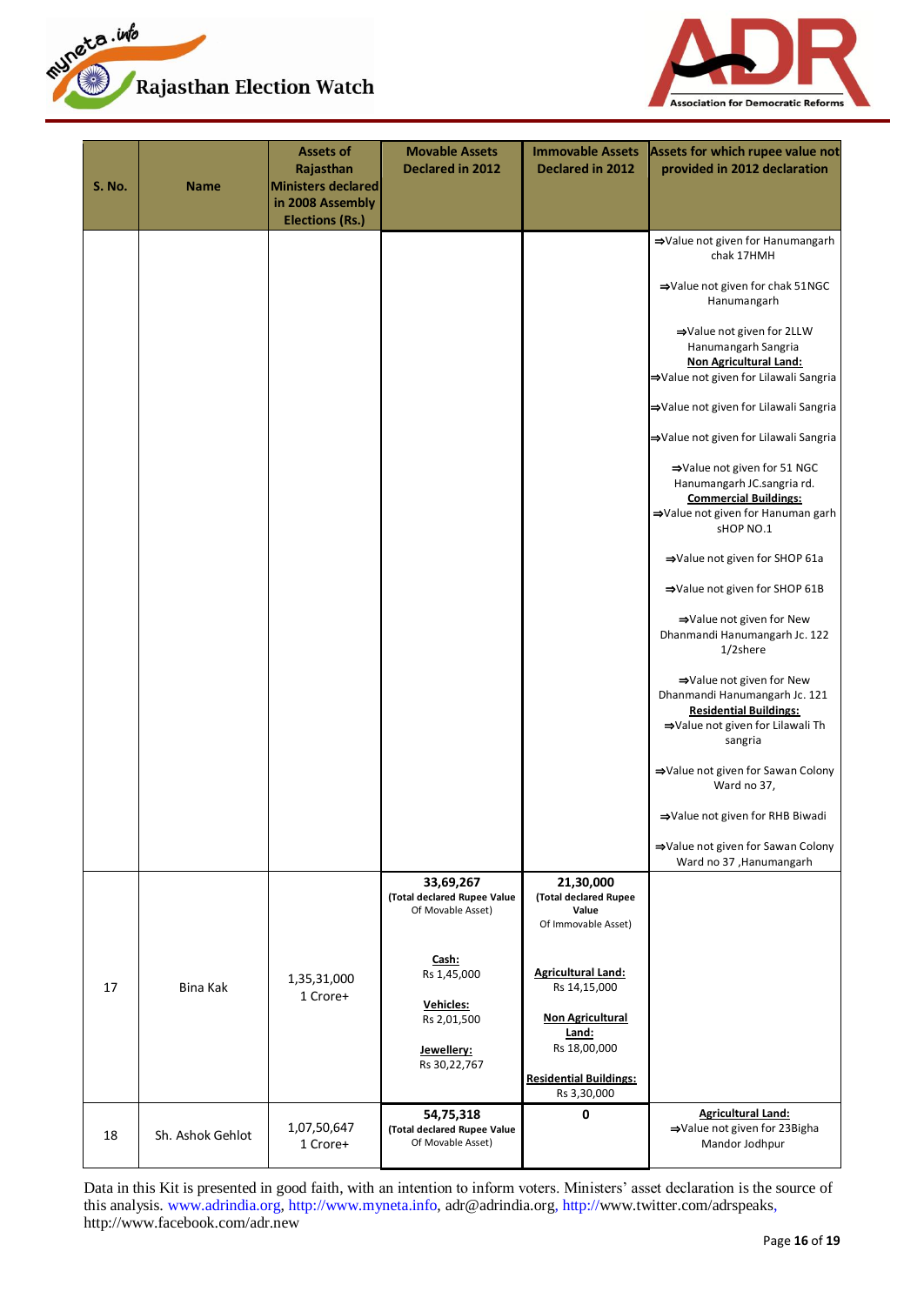



| <b>S. No.</b> | Name                 | Assets of<br>Rajasthan<br><b>Ministers declared</b><br>in 2008 Assembly<br><b>Elections (Rs.)</b> | <b>Movable Assets</b><br>Declared in 2012                                                                                                                                                        | <b>Immovable Assets</b><br>Declared in 2012                                                                                                                                                                     | Assets for which rupee value not<br>provided in 2012 declaration                                                                                                                                                                                                                                                                                                                                                                                                                                                                                                            |
|---------------|----------------------|---------------------------------------------------------------------------------------------------|--------------------------------------------------------------------------------------------------------------------------------------------------------------------------------------------------|-----------------------------------------------------------------------------------------------------------------------------------------------------------------------------------------------------------------|-----------------------------------------------------------------------------------------------------------------------------------------------------------------------------------------------------------------------------------------------------------------------------------------------------------------------------------------------------------------------------------------------------------------------------------------------------------------------------------------------------------------------------------------------------------------------------|
|               |                      |                                                                                                   | Cash:<br>Rs 43,43,616<br><b>Deposits in Banks:</b><br>Rs 43,43,616<br>Jewellery:<br>Rs 22,11,544                                                                                                 |                                                                                                                                                                                                                 | ⇒Value not given for 19Bigha<br>Mandor Jodhpur<br><b>Non Agricultural Land:</b><br>⇒Value not given for Vacant Plot Yds<br>Mundwa Nagpur Rajsthan<br>⇒Value not given for One Plot<br>50x50ft Kot Jodhpur<br><b>Residential Buildings:</b><br>⇒Value not given for Brahmpuri<br>Mahmandir Jodhpur<br>⇒Value not given for 1 kachha House<br>Mandor Jodhpur<br>⇒Value not given for 1 House in<br>Mansarover Area Jaipur Of rajsthan<br>housing Board (MLA Quota)<br>⇒Value not given for 1 Flat IN Sansad<br>Vihar Cop.Group.Housing Society<br>New Delhi MP LOksabha Quota |
| 19            | Smt. Manju Devi      | 49,51,722<br>49 Lacs+                                                                             | 20,98,138<br>(Total declared Rupee Value<br>Of Movable Asset)<br>Cash:<br>Rs 17,000<br><b>Deposits in Banks:</b><br>Rs 3,50,956<br><b>Vehicles:</b><br>Rs 15,45,182<br>Jewellery:<br>Rs 1,85,000 | 33,65,000<br>(Total declared Rupee<br>Value<br>Of Immovable Asset)<br><b>Agricultural Land:</b><br>Rs 11,10,000<br><b>Commercial Buildings:</b><br>Rs 2,70,000<br><b>Residential Buildings:</b><br>Rs 19,85,000 | LIC or other insurance Policies:<br>⇒Value not given for LIC 71468/Year<br>⇒Value not given for<br>GPF, SI, LIC, 34908/- Annual<br>Others:<br>⇒Value not given for Rent KH.NO<br>1606 (lease pe IOC KO) 215X12<br>2580/YEAR RENT                                                                                                                                                                                                                                                                                                                                            |
| 20            | Sh. Harji Ram Burdak | 1,19,24,210<br>1 Crore+                                                                           | 33,85,369<br>(Total declared Rupee Value<br>Of Movable Asset)<br>Cash:<br>Rs 3,05,000<br><b>Deposits in Banks:</b><br>Rs 30,61,069<br><b>Bonds, Debentures and</b><br>Shares:<br>Rs 19,300       | $\mathbf 0$                                                                                                                                                                                                     | Jewellery:<br>⇒Value not given for 170gm Gold<br>⇒Value not given for 360gm gold<br>⇒Value not given for 2kg Silver<br><b>Agricultural Land:</b><br>→Value not given for 73.5 Bigha<br><b>Bharnawa</b><br>⇒Value not given for Hudaas<br>⇒Value not given for Ladaun<br>⇒Value not given for 88.5 bigha<br>village jharuya<br><b>Non Agricultural Land:</b><br>⇒Value not given for Vidhansbha<br>Nagar Jaipur<br>⇒Value not given for HIG PLOT<br>Housing Board Jodhpur Vidhyak Kota                                                                                       |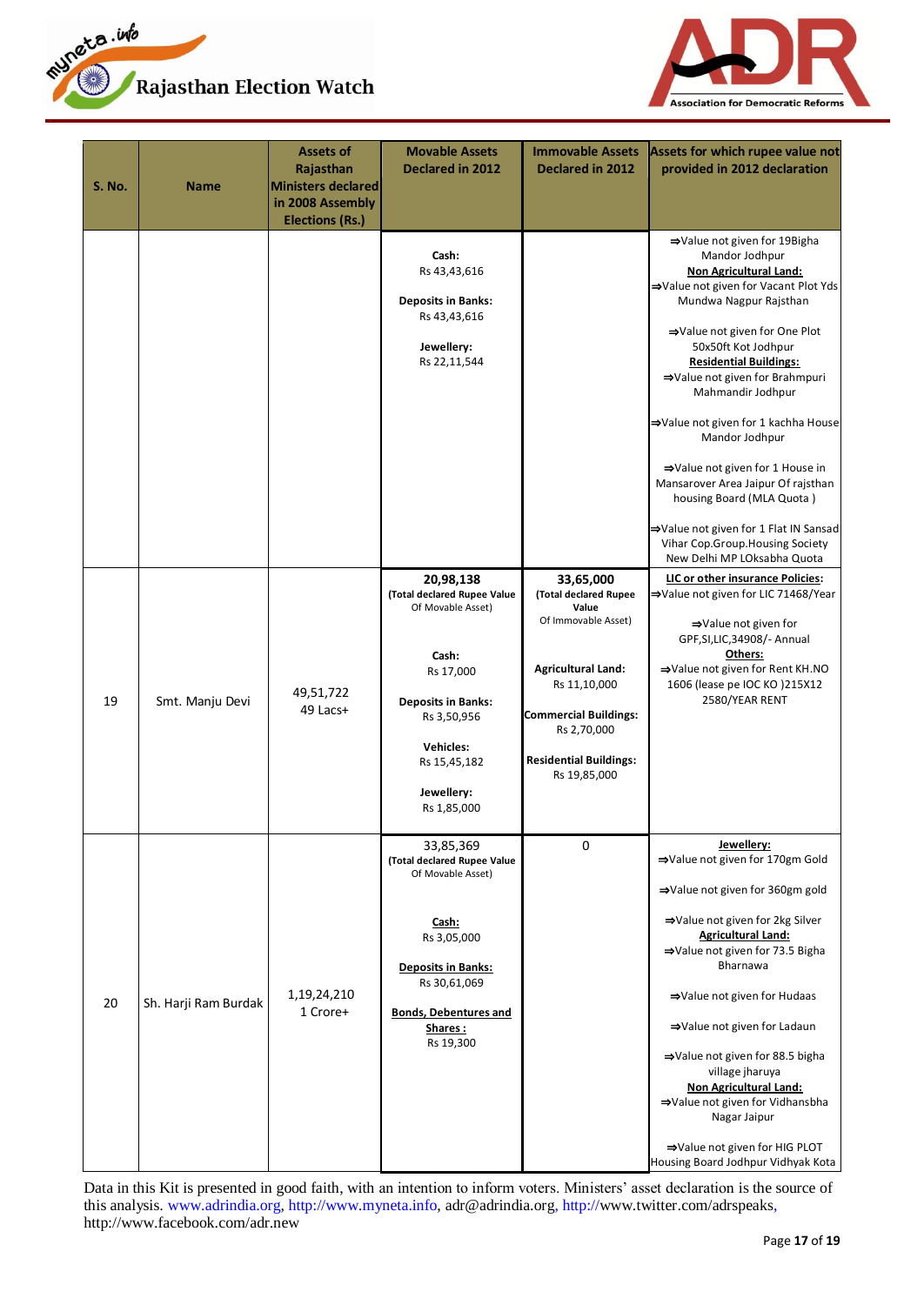



| <b>S. No.</b> | <b>Name</b>          | <b>Assets of</b><br>Rajasthan<br><b>Ministers declared</b><br>in 2008 Assembly<br><b>Elections (Rs.)</b> | <b>Movable Assets</b><br>Declared in 2012                                                                                                                  | <b>Immovable Assets</b><br>Declared in 2012                                                                                                                                                                   | Assets for which rupee value not<br>provided in 2012 declaration                                                                                                                                                                                                                                 |
|---------------|----------------------|----------------------------------------------------------------------------------------------------------|------------------------------------------------------------------------------------------------------------------------------------------------------------|---------------------------------------------------------------------------------------------------------------------------------------------------------------------------------------------------------------|--------------------------------------------------------------------------------------------------------------------------------------------------------------------------------------------------------------------------------------------------------------------------------------------------|
|               |                      |                                                                                                          |                                                                                                                                                            |                                                                                                                                                                                                               | <b>Residential Buildings:</b><br>⇒Value not given for Station Rd<br>Ladanu<br>⇒Value not given for Bharnawan<br>⇒Value not given for C-10 IMLIWALA<br>Fatak Jiapur                                                                                                                               |
| 21            | Sh. Ameen Khan       | 11,88,285<br>11 Lacs+                                                                                    | 13,92,891<br>(Total declared Rupee Value<br>Of Movable Asset)<br><b>Deposits in Banks:</b><br>Rs 5,42,891<br>Vehicles:<br>Rs 8,50,000                      | 14,00,000<br>(Total declared Rupee<br>Value<br>Of Immovable Asset)<br><b>Agricultural Land:</b><br>Rs 6,00,000<br><b>Commercial Buildings:</b><br>Rs 5,00,000<br><b>Residential Buildings:</b><br>Rs 3,00,000 |                                                                                                                                                                                                                                                                                                  |
| 22            | Sh. Ramkishore Saini | 7,90,749<br>7 Lacs+                                                                                      | 14,15,504<br>(Total declared Rupee Value<br>Of Movable Asset)<br><b>Deposits in Banks:</b><br>Rs 13,30,504<br><b>NSS, Postal Savings etc:</b><br>Rs 85,000 | 0                                                                                                                                                                                                             | <b>Vehicles:</b><br>⇒Value not given for Scooter Bjaj<br>Chetak 01<br><b>Non Agricultural Land:</b><br>⇒Value not given for BANDIKUI 01<br>⇒Value not given for Jaipur 01<br><b>Residential Buildings:</b><br>⇒Value not given for Bandikui 1<br>inhrted<br>⇒Value not given for Bandikui 01self |
| 23            | Dr. Rajkumar Sharma  | 4,04,372<br>4 Lacs+                                                                                      | 2,85,481<br>(Total declared Rupee Value<br>Of Movable Asset)<br>Cash:<br>Rs 1,00,000<br><b>Deposits in Banks:</b><br>Rs 5,481<br>Jewellery:<br>Rs 1,80,000 | 0                                                                                                                                                                                                             | Vehicles:<br>⇒Value not given for HERO HONDA<br>CD100                                                                                                                                                                                                                                            |

**Table: Full assets details Rajasthan Council of Ministers, 2012**